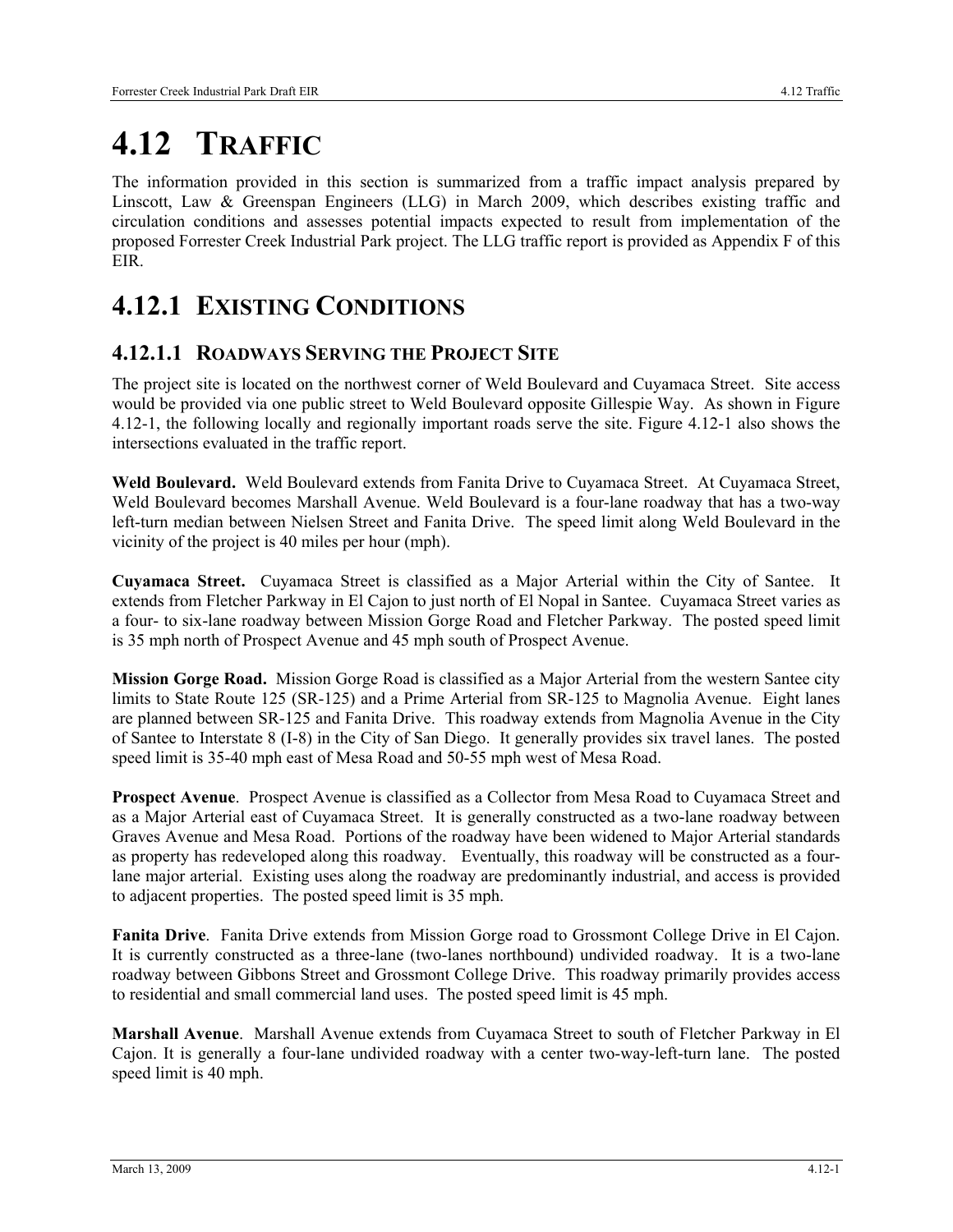**Bradley Avenue**. Bradley Avenue extends from Cuyamaca Street to east of SR-67 in El Cajon. It is currently constructed as a four-lane undivided roadway with a two-way left-turn lane. The posted speed limit is 45 mph.

**Fletcher Parkway**. Fletcher Parkway is currently constructed as a six-lane divided roadway west of Cuyamaca Street and an eight-lane divided roadway between Cuyamaca Street and Marshall Avenue. The posted speed limit is 40 mph in the study area.

**Grossmont College Drive**. Grossmont College Drive extends from east of Fanita Drive to west of SR-125. It is currently constructed as a two-lane undivided roadway. There is no posted speed limit on this roadway. .

**SR-67.** SR-67 extends generally north-south from I-8 to the south to SR-78 in the community of Ramona to the north. It is generally a four-lane freeway north of Prospect Avenue, and a six-lane freeway south of Prospect Avenue.

**SR-52.** SR-52 is a four to six-lane freeway, which currently terminates at SR-125. SR-52 is currently being extended eastward to SR-67, with a half interchange at Fanita Drive and a full interchange at Cuyamaca Street and SR-67. This work is expected to be completed by the end of 2010.

**SR-125.** SR-125 is a four to six-lane freeway, which extends from I-8 to SR-52. The terminus of SR-125 is signalized at Mission Gorge Road. There is no funding or a timetable for the extension of SR-125 northerly to the City of Poway.

**Metropolitan Transit System (MTS) Gillespie Field Trolley Station**. The Gillespie Field MTS Trolley Station is located near the project site, at 1900 ½ North Cuyamaca Street, near the Cuyamaca Street/Weld Boulevard/North Marshall Avenue intersection.

## **4.12.1.2 EXISTING INTERSECTION LEVELS OF SERVICE**

Roadway system operating conditions are typically described in terms of "Level of Service" (LOS). LOS is a measure of a roadway or intersection operating performance and the motorists' perception of roadway performance. It is a qualitative measure used to describe a quantitative analysis taking into account factors such as roadway geometries, signal phasing, speed, travel delay, freedom to maneuver, and safety. LOS provides an index to the operational qualities of a roadway segment or an intersection. LOS designations range from A to F, with LOS A representing the best operating conditions and LOS F representing the worst operating conditions. LOS designation is reported differently for signalized and unsignalized intersections. The definitions are generally based on delays experienced by motorists. A LOS designation of E or F is considered unacceptable by the City of El Cajon. LOS designations A-D are considered acceptable. Definitions of signalized intersection LOS are shown in Table 4.12-1 and unsignalized intersection LOS is shown in Table 4.12-2.

Table 4.12-3 shows the existing intersection operations and LOS for the 11 signalized and two unsignalized intersections serving the project area. As identified in this table, all of the signalized intersections are currently operating at an acceptable LOS of D or better for both the AM and PM peak hours. One of the unsignalized intersections (Weld Boulevard/Gillespie Way) in the project area would operate at an acceptable LOS D or better for both the AM and PM peak hours. However, the Fanita Drive/Grossmont College Drive unsignalized intersection would operate at LOS F during PM peak hour.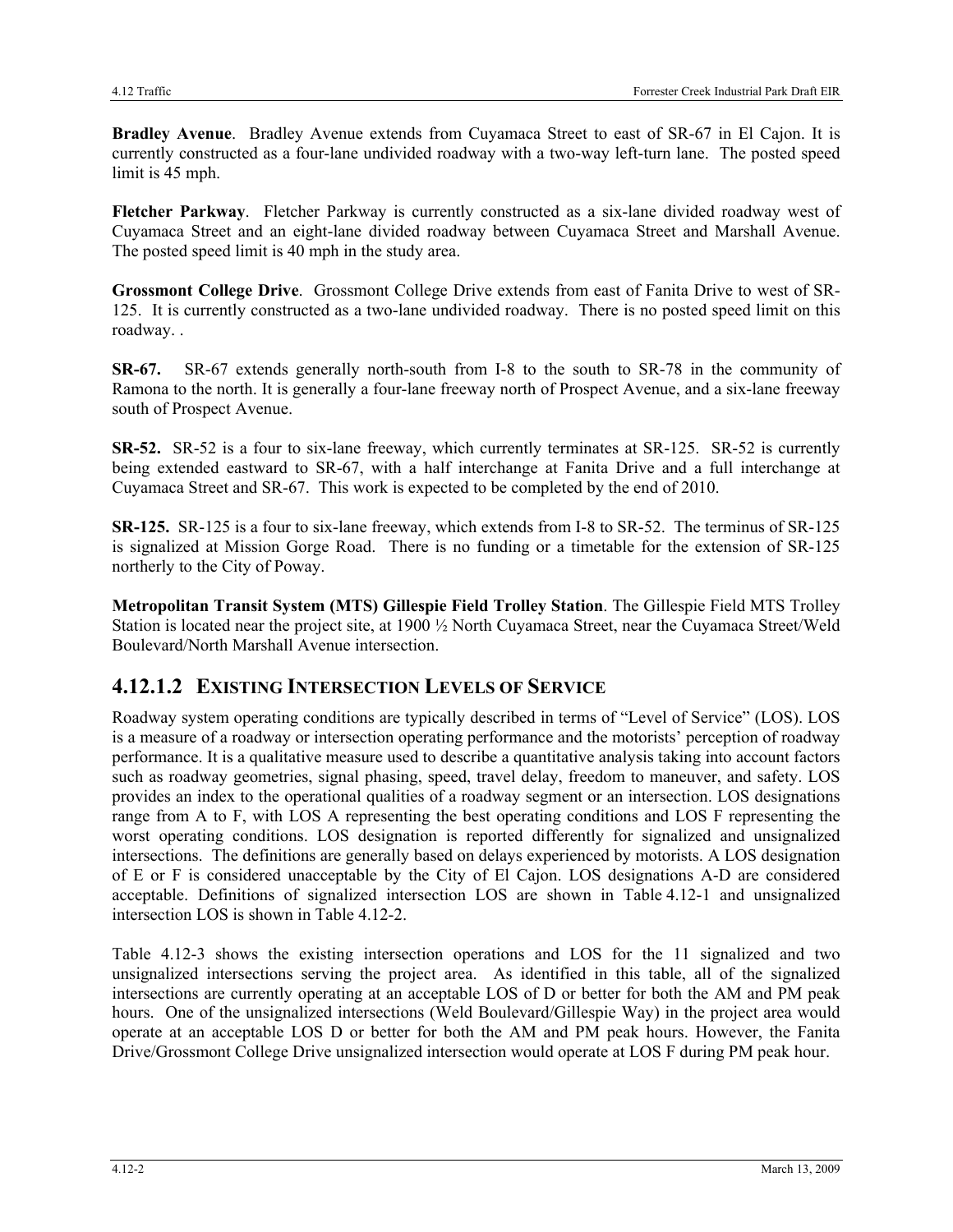# **EXISTING CONDITION OF LOCAL ROADWAY NETWORK FIGURE**

**4.12-1**

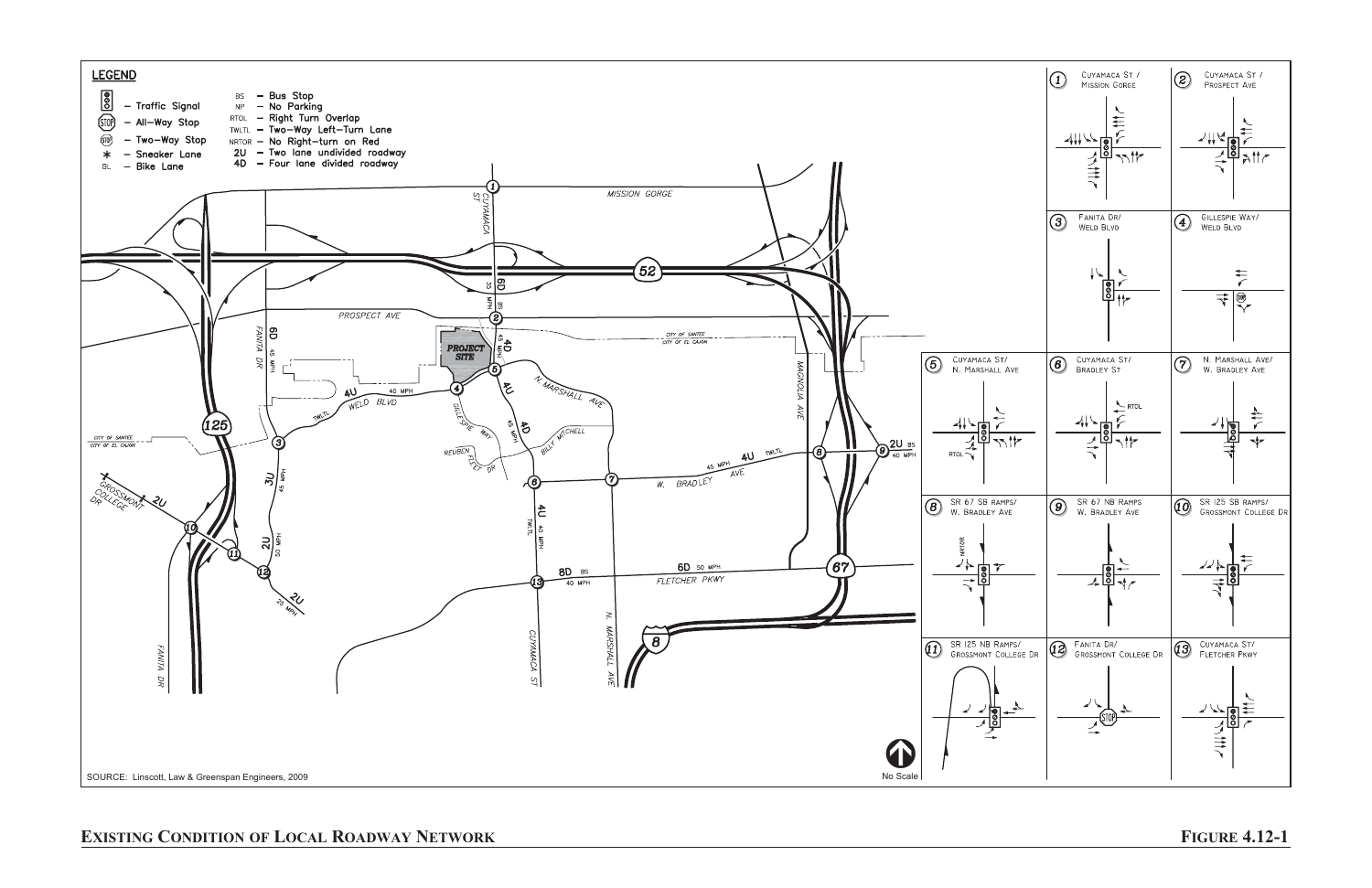This page intentionally left blank.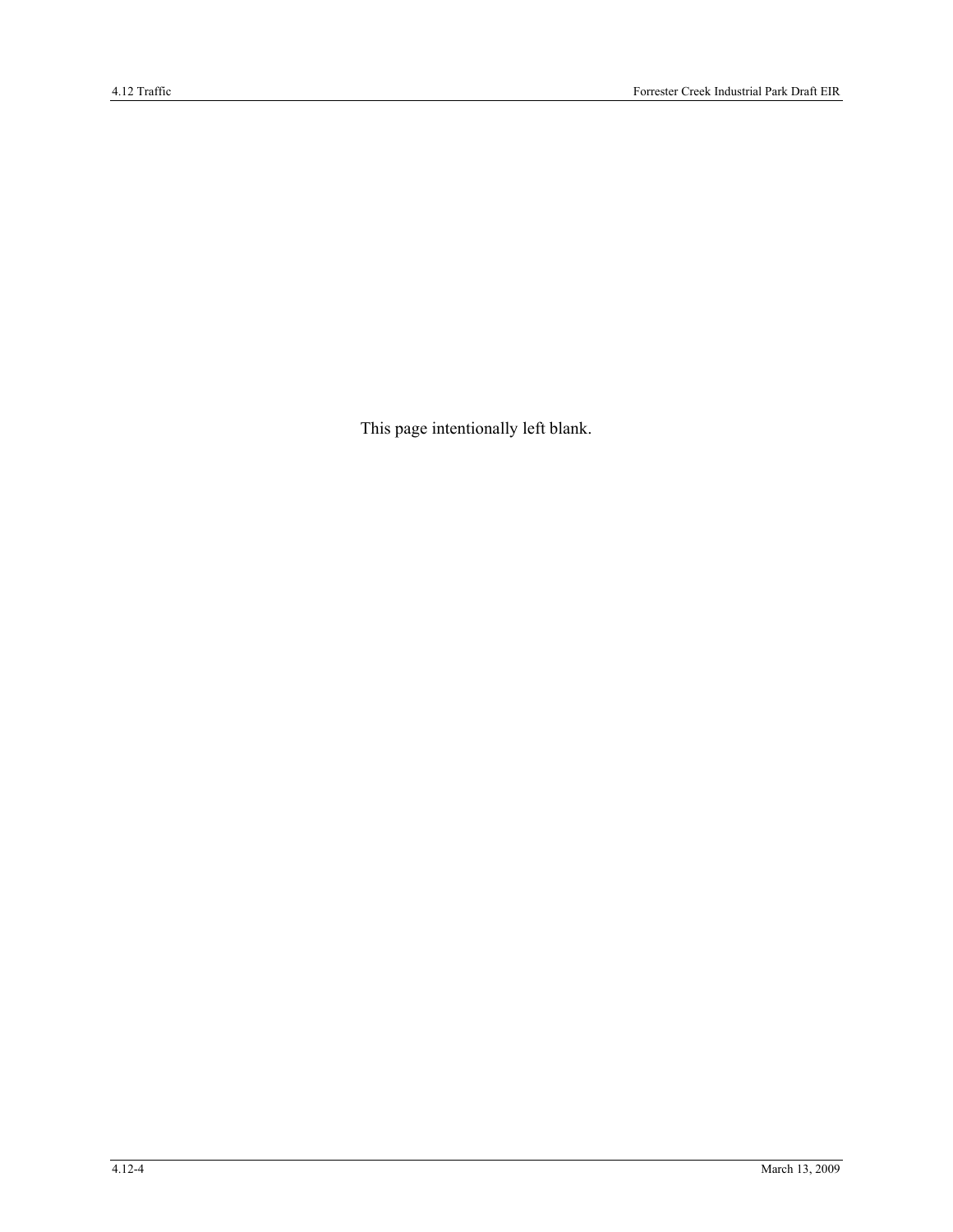| <b>Average Stopped Delay</b><br>per Vehicle (Seconds) | <b>Level of Service Characteristics</b>                                                                                                                                                                                                                                                                                    |
|-------------------------------------------------------|----------------------------------------------------------------------------------------------------------------------------------------------------------------------------------------------------------------------------------------------------------------------------------------------------------------------------|
| < 10.0                                                | LOS A describes operations with very little delay. This occurs when progression is extremely<br>favorable, and most vehicles do not stop at all. Short cycle lengths may also contribute to low delay.                                                                                                                     |
| $10.0 - 20.0$                                         | LOS B describes operations with generally good progression and/or short cycle lengths. More<br>vehicles stop than in LOS A, causing higher levels of average delay.                                                                                                                                                        |
| $20.0 - 35.0$                                         | LOS C describes operations with higher delays, which may result from fair progression and/or<br>longer cycle lengths. Individual cycle failures may begin to appear at this level. The number of<br>vehicles stopping is significant at this level, although many still pass through the intersection without<br>stopping. |
| $35.1 - 55.0$                                         | LOS D describes operations with high delay, resulting from some combination of unfavorable<br>progression, long cycle lengths, or high volumes. The congestion becomes more noticeable, and<br>individual cycle failures are noticeable.                                                                                   |
| $55.1 - 80.0$                                         | LOS E is considered the limit of acceptable delay. Individual cycle failures are frequent<br>occurrences.                                                                                                                                                                                                                  |
| >80.1                                                 | LOS F describes a condition of excessively high delay, considered unacceptable to most drivers.<br>This condition often occurs when flow rates exceed the LOS D capacity of the intersection. Poor<br>progression and long cycle lengths may also be major contributing causes to such delay.                              |

| Table 4.12-1. Signalized Intersection Levels of Service |  |  |  |  |
|---------------------------------------------------------|--|--|--|--|
|---------------------------------------------------------|--|--|--|--|

Source: Highway Capacity Manual, 2000; TRB Special Report 209

|  |  |  | Table 4.12-2. Unsignalized Intersection Levels of Service |
|--|--|--|-----------------------------------------------------------|
|--|--|--|-----------------------------------------------------------|

| <b>Average Control Delay</b><br>(Seconds/Vehicle) | <b>Level of Service</b> |
|---------------------------------------------------|-------------------------|
| <10                                               | A                       |
| $>10$ and $<15$                                   | B                       |
| $>15$ and $<25$                                   | $\subset$               |
| $>25$ and $<35$                                   |                         |
| $>35$ and $<50$                                   | E                       |
| >50                                               | F                       |

Source: Highway Capacity Manual, 2000.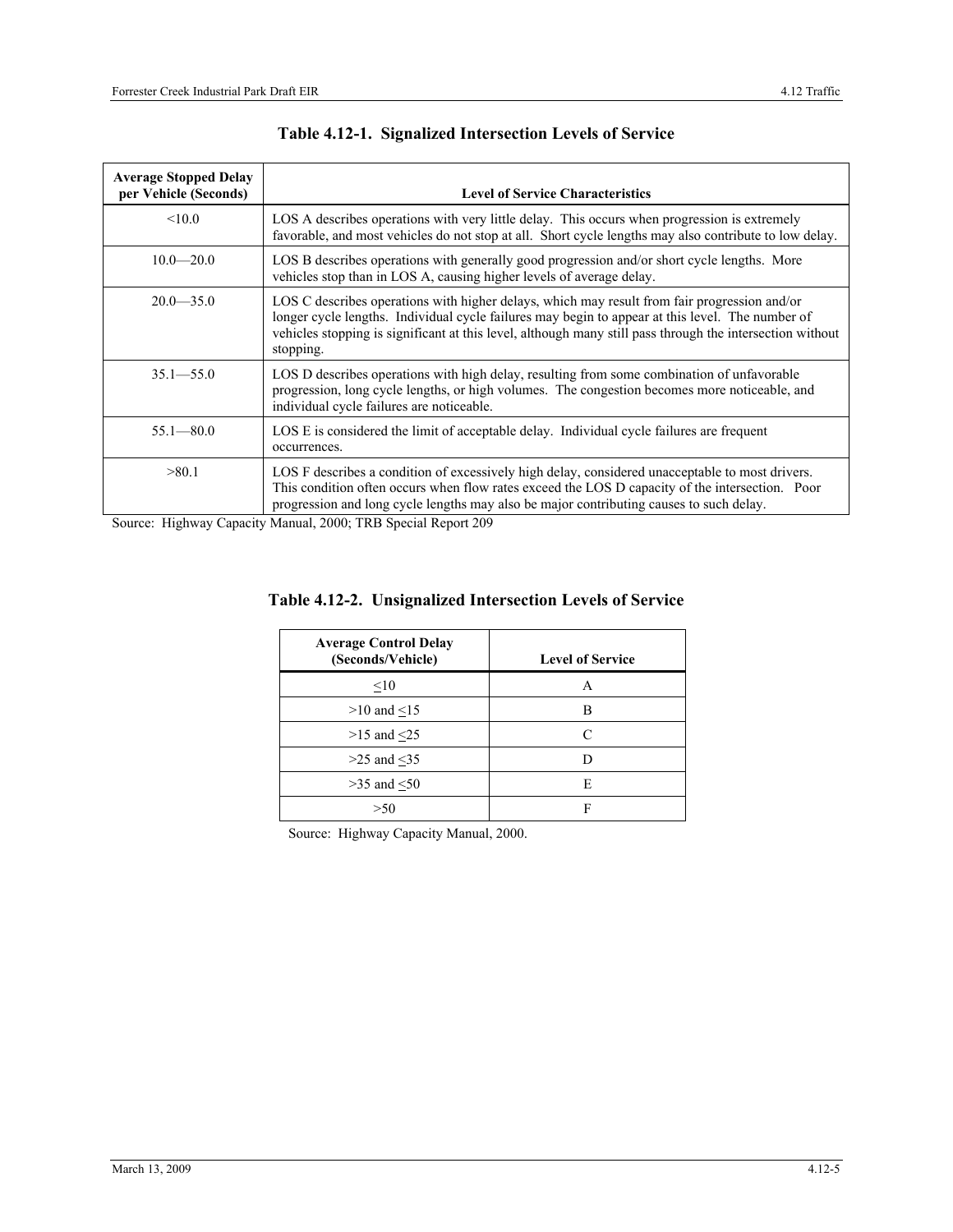|                                          | Control             | Peak      | <b>Existing</b>      |                    |  |  |
|------------------------------------------|---------------------|-----------|----------------------|--------------------|--|--|
| Intersection                             | <b>Type</b>         | Hour      | Delay <sup>(1)</sup> | LOS <sup>(2)</sup> |  |  |
|                                          |                     | AM        | 24.8                 | C                  |  |  |
| Cuyamaca Street/ Mission Gorge Road      | Signal              | <b>PM</b> | 30.5                 | $\mathcal{C}$      |  |  |
| Cuyamaca Street/ Prospect Avenue         | Signal              | AM        | 21.7                 | $\mathbf C$        |  |  |
|                                          |                     | <b>PM</b> | 31.1                 | $\mathcal{C}$      |  |  |
| Cuyamaca Street/ Weld Boulevard          | Signal              | AM        | 16.1                 | B                  |  |  |
|                                          |                     | <b>PM</b> | 20.3                 | $\mathbf C$        |  |  |
| Fanita Drive/ Weld Boulevard             | Signal              | AM        | 8.6                  | A                  |  |  |
|                                          |                     | <b>PM</b> | 9.7                  | A                  |  |  |
| Cuyamaca Street/ W. Bradley Avenue       | Signal              | AM        | 18.7                 | B                  |  |  |
|                                          |                     | <b>PM</b> | 17.8                 | B                  |  |  |
| W. Bradley Avenue/ Marshall Avenue       | Signal              | AM        | 14.8                 | B                  |  |  |
|                                          |                     | <b>PM</b> | 17.0                 | B                  |  |  |
| W. Bradley Avenue/ SR-67 SB Ramps        | Signal              | AM        | 43.1                 | D                  |  |  |
|                                          |                     | <b>PM</b> | 29.7                 | $\mathcal{C}$      |  |  |
| W. Bradley Avenue/ SR-67 NB Ramps        | Signal              | AM        | 23.6                 | $\mathcal{C}$      |  |  |
|                                          |                     | <b>PM</b> | 30.8                 | $\mathcal{C}$      |  |  |
| Grossmont College Drive/ SR-125 SB Ramps | Signal              | AM        | 19.2                 | B                  |  |  |
|                                          |                     | <b>PM</b> | 19.2                 | B                  |  |  |
| Grossmont College Drive/ SR-125 NB Ramps | Signal              | AM        | 27.0                 | $\mathcal{C}$      |  |  |
|                                          |                     | <b>PM</b> | 22.8                 | $\mathcal{C}$      |  |  |
| Fanita Drive/ Grossmont College Drive    | $AWSC^{(3)}$        | AM        | 17.7                 | $\mathcal{C}$      |  |  |
|                                          |                     | <b>PM</b> | 66.1                 | F                  |  |  |
| Cuyamaca Street/Fletcher Parkway         | Signal              | AM        | 10.4                 | B                  |  |  |
|                                          |                     | <b>PM</b> | 9.8                  | $\mathbf{A}$       |  |  |
| Weld Boulevard/ Gillespie Way            | TWSC <sup>(4)</sup> | AM        | 13.0                 | B                  |  |  |
|                                          |                     | <b>PM</b> | 11.8                 | B                  |  |  |

**Table 4.12-3. Area Intersections, Existing Conditions** 

 $(1)$  Average delay expressed in seconds per vehicle

(2) Level of Service

(3) AWSC – All-Way Stop Controlled intersection

(4) TWSC – Two-Way Stop Controlled intersection. Minor street left turn delay is reported.

Source: LLG, 2009

It should be noted that past analyses of the SR-67/Bradley Avenue interchange have indicated that the interchange operates at LOS E or F. However, the traffic impact analysis prepared by LLG (March 2009) identified the SR-67 southbound ramps/Bradley Avenue intersection to operate at LOS D during the AM peak hour and LOS C during the PM peak hour and the SR-67 northbound ramps/Bradley Avenue intersection to operate at LOS C during the AM and PM peak hours. To verify these intersection operations, LLG made field observations for a period of 45 minutes during the AM and PM peak hours at the two intersections. Though long queues were observed on some movements at both intersections, the stopped traffic was observed to clear the intersection at the end of each cycle, which is not indicative of LOS E or F operations.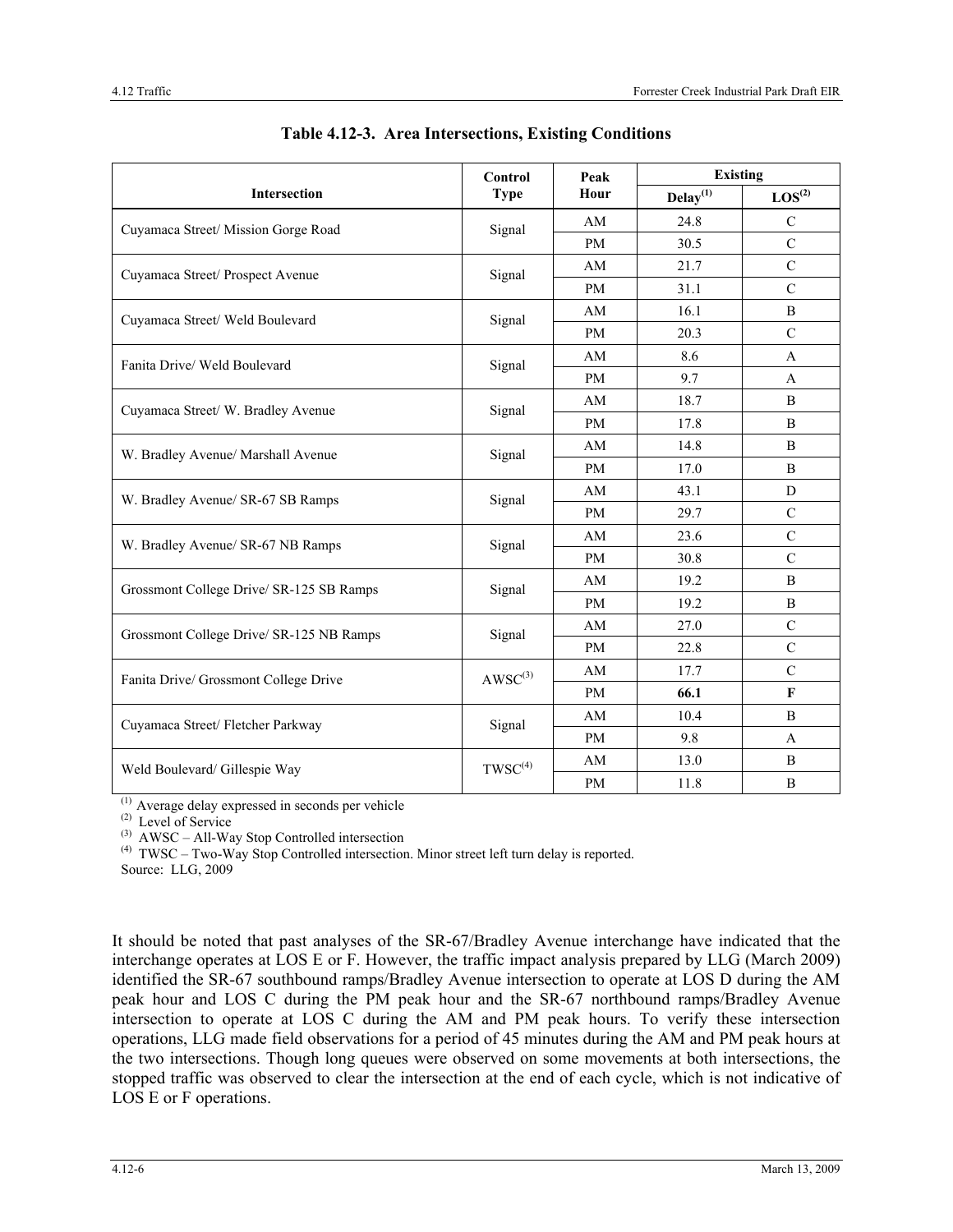# **4.12.2 REGULATORY FRAMEWORK**

# **4.12.2.1 FEDERAL**

# **Highway Capacity Manual**

The Highway Capacity Manual 2000 (HCM 2000), prepared by the federal Transportation Research Board (TRB), is the result of a collaborative multiagency effort between the TRB, Federal Highway Administration (FHWA), and American Association of State Highway and Transportation Officials (AASHTO). The HCM 2000 contains concepts, guidelines, and computational procedures for computing the capacity and quality of service of various highway facilities, including freeways, signalized and unsignalized intersections, rural highways, and the effects of transit, pedestrians, and bicycles on the performance of these systems.

# **4.12.2.2 REGIONAL**

## **Regional Transportation Plans and Programs**

SANDAG serves as the forum for decision-making on regional issues such as growth, transportation, land use, the economy, the environment, and criminal justice. SANDAG builds consensus, makes strategic plans, obtains and allocates resources, and provides information on a broad range of topics pertinent to the region's quality of life. SANDAG is governed by a Board of Directors composed of mayors, council members, and supervisors from each of the San Diego region's 19 local governments.

SANDAG has produced the following documents that identify transportation plans and policies in the San Diego Area:

**2030 Regional Transportation Plan (RTP).** The RTP, also known as MOBILITY 2030, serves as a blueprint to address the mobility challenges created by the San Diego region's growing population and employment. It contains an integrated set of public policies, strategies, and investments to maintain, manage, and improve the transportation system in the region. The 2030 RTP was approved on March 28, 2003. Changes in anticipated cost and revenue have resulted in an update of the RTP that was approved by the SANDAG Board of Directors early in 2006.

**2002 State Transportation Improvement Program (STIP)**. The STIP is a multiyear program of state and federally funded transportation projects developed locally and approved by the California Transportation Commission (CTC). Every 2 years the CTC provides an estimate of revenues available to each metropolitan area for use in developing a program of projects based upon local priorities. Upon approval by the CTC, the STIP program of projects is incorporated into the Regional Transportation Improvement Program, which also includes other locally funded transportation projects.

**2002 Regional Transportation Improvement Program (RTIP)**. The RTIP is a multiyear program of proposed major highway, arterial, transit, and non-motorized projects. Improvements to nearly all of the major highways in the San Diego region are included in the RTIP. The 2002 RTIP covers Fiscal Years 2003 to 2007. The 2002 RTIP, including an air quality emissions analysis, was adopted on June 28, 2002.

**Congestion Management Program (CMP)**. The purpose of the state-mandated CMP is to monitor roadway congestion and assess the overall performance of the region's transportation system. Based upon this assessment, the CMP contains specific strategies and improvements to reduce traffic congestion and improve the performance of a multimodal transportation system. Examples of strategies include increased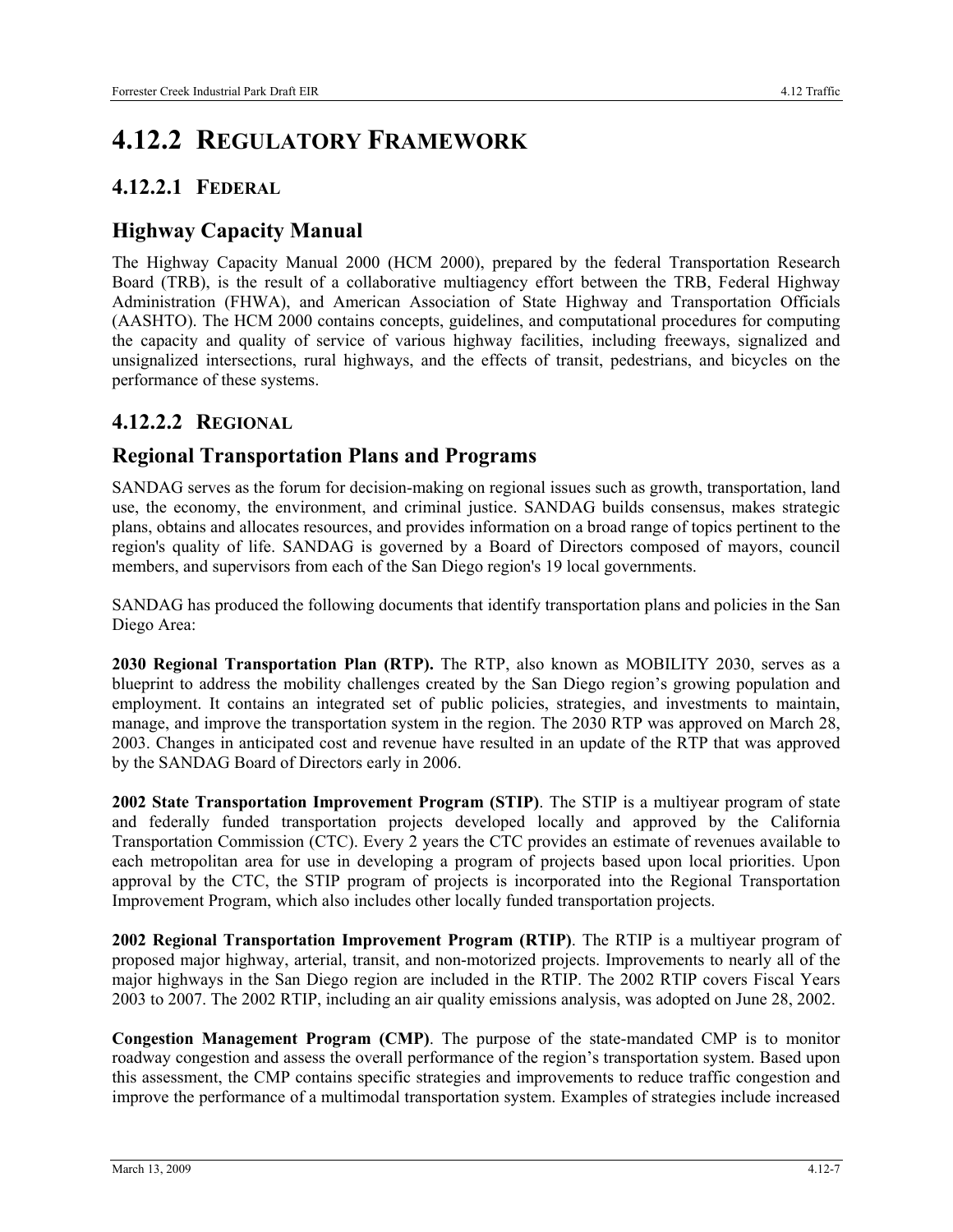emphasis on public transportation and rideshare programs, mitigating the impacts of new development, and better coordinating land use and transportation planning decisions. The CMP requires that SANDAG develop an enhanced CEQA review process, which includes evaluating and mitigating the impacts of new development on the CMP system. This enhanced CEQA review process was established in 2002 for use by local jurisdictions and/or project sponsors to conduct traffic impact studies and provide mitigation for new large project impacts on the CMP transportation system. The 2006 update to the CMP for the San Diego region was adopted in July 2006.

**Regional Growth Management Strategy (RGMS)**. Originally adopted in 1993 by the SANDAG Board of Directors, the RGMS provides a comprehensive framework for effectively dealing with the impacts of growth in the region. The actions contained in the RGMS are intended to preserve or improve the region's quality of life. The strategy addresses 14 quality of life factors including Transportation and Congestion Management. The strategy was further refined in July 1999, with the launch of the new growth management strategy, REGION2020. Preparation of REGION2020 is still in progress.

# **4.12.3 IMPACT SIGNIFICANCE CRITERIA**

Implementation of the proposed project would result in a significant direct impact on traffic or circulation if the proposed project would:

- Cause an increase in traffic that is substantial in relation to the existing traffic load and capacity of the street system;
- Exceed, either individually or cumulatively, a level of service standard established for designated roadways;
- Substantially increase hazards due to a design feature or incompatible uses;
- Result in inadequate emergency access; and/or
- Result in inadequate parking capacity.

The first two impacts listed above shall be assessed using the following criteria:

- A. The addition of project traffic would result in a Level of Service dropping from LOS D or better to LOS E or F. Under this condition, the project applicant would be responsible for direct project impact mitigation necessary to restore the intersection Level of Service to LOS D conditions or better.
- B. The addition of project traffic would add more than an additional two seconds of average vehicle delay if an intersection is operating at LOS E or F under the no-project scenario. Under this condition, the project applicant would be responsible for direct project impact mitigation necessary to restore the intersection LOS to pre-development conditions or better.
- C. In the longer-range cumulative condition (2030), the addition of project traffic would result in an LOS dropping from LOS D or better to LOS E or F, or the addition of project traffic would contribute to the average vehicle delay at an intersection operating at LOS E or F. Under this condition, the project would have a cumulatively significant impact, and the project applicant would be responsible for mitigating the intersection LOS to pre-development conditions or better.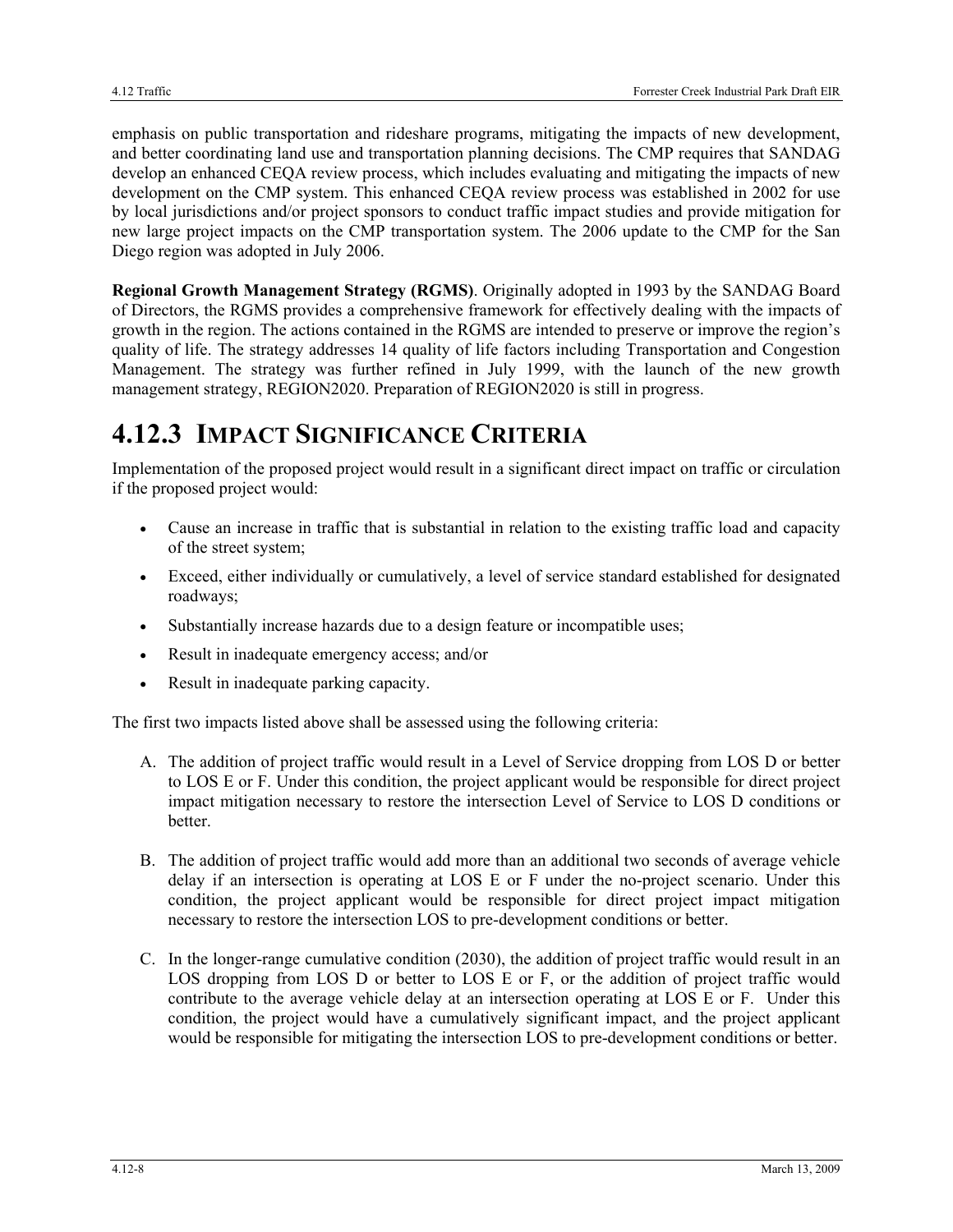# **4.12.4 ISSUES 1 AND 2 – INCREASES IN TRAFFIC AND EXCEEDANCE OF LOS STANDARDS**

*Would the proposed project cause an increase in traffic which is substantial in relation to the existing traffic load and capacity of the street system?* 

*Would the proposed project exceed, either individually or cumulatively, a level of service standard established by the county congestion management agency for designated roads or highways?* 

## **4.12.4.1 IMPACT ANALYSIS**

# **Construction Impacts**

Project construction would generate worker-related vehicle trips and heavy-truck trips from the delivery of construction materials. These trips are an expected result of project development and would be temporary in nature. As discussed in Chapter 3.0, Project Description, the proposed industrial park would be constructed in three phases. Phase 1 would include the mass grading of the entire site and construction of Buildings A and B from approximately March 2010 to July 2011. Phase 2 building construction (Building C) would last from July 2011 to April 2012 (immediately following Phase 1) and Phase 3 building construction (Building D) would occur from April 2012 to February 2013 (immediately following Phase 2). The phasing would allow for the staggered delivery of construction materials throughout project construction, and is not likely to cause a significant increase in traffic because it would spread out the number of heavy-truck trips occurring on local roadways at any one period of time. In addition, grading would be balanced on site. Therefore, the project would not result in additional truck trips associated with hauling of excavated materials to an off-site location. Therefore, traffic impacts associated with construction activities would not be significant.

# **Operational Traffic Impacts**

The following six scenarios were analyzed to determine the effects of the proposed project. All operational traffic scenarios have been calculated using the existing roadway network plus the extension of SR-52 from SR-125 to SR-67. This extension is currently under construction and is expected to be completed in late 2010 prior to the operation of the Phase 1 of the proposed project. Therefore, the project traffic distribution assumes that the extension of SR-52 is in place.

**Existing Conditions.** Used to establish the baseline of traffic operations within the study area.

**Existing Plus Project Conditions.** Represents existing traffic conditions with the addition of the proposed Forrester Creek Industrial Park project traffic.

**Existing Plus Project Conditions Plus Cumulative Projects.** Represents existing traffic conditions with the addition of the proposed Forrester Creek Industrial Park project traffic (Phases 1-3) and projects nearby that would potentially add traffic to the roadway and intersections in the study area.

**Existing Plus Cumulative Projects Plus Phase 1 Project.** Represents existing traffic conditions plus cumulative projects with the addition of Phase 1 of the proposed Forrester Creek Industrial Park project traffic.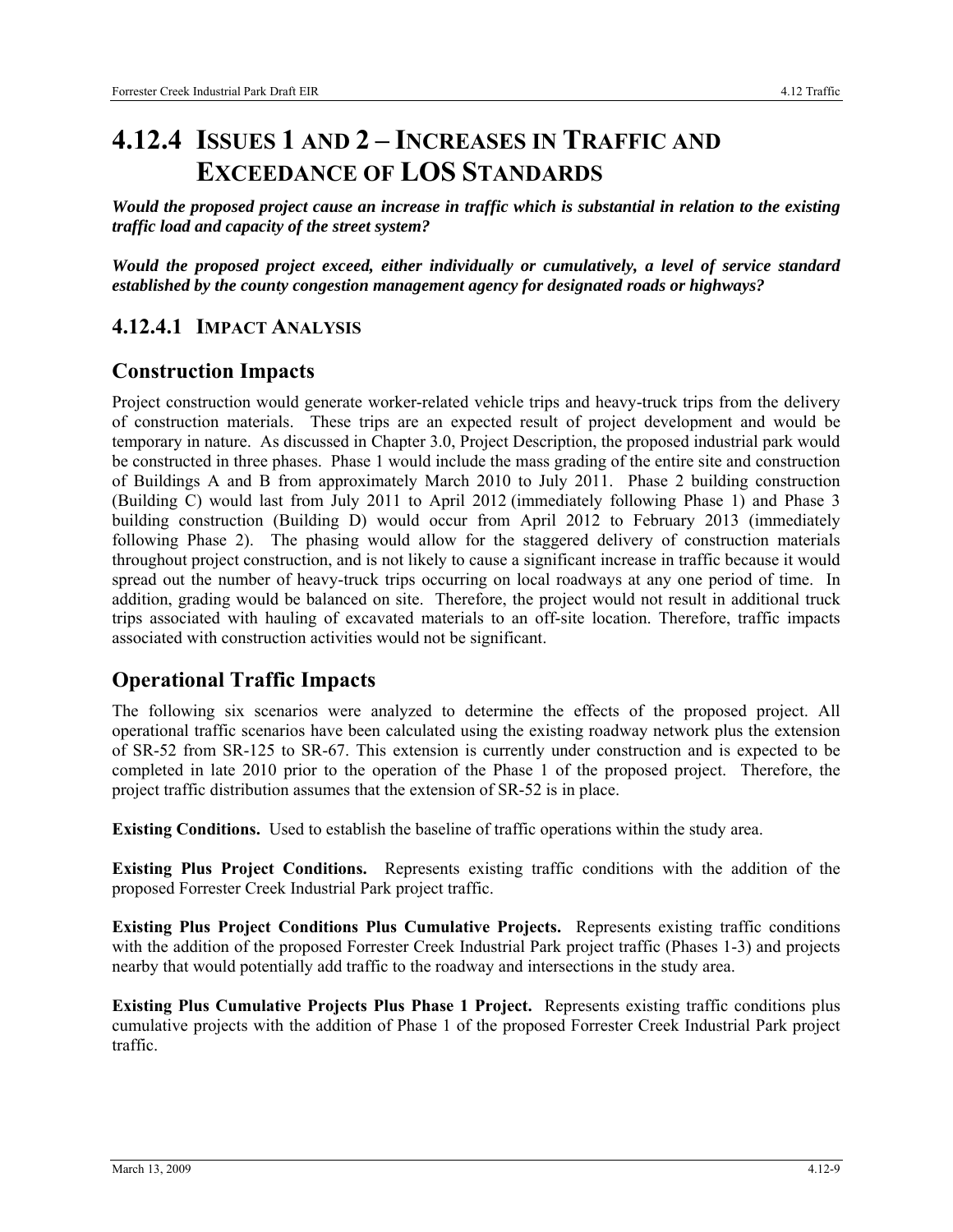**Existing Plus Cumulative Projects Plus Phase 1 and Phase 2 Project.** Represents existing traffic conditions plus cumulative projects with the addition of Phase 1 and Phase 2 of the proposed Forrester Creek Industrial Park project traffic.

**Future (2030) Base Plus Project Conditions**. Represents long-term, non-project, cumulative base traffic conditions in 2030 with the addition of traffic generated by the proposed Forrester Creek Industrial Park project. Volumes for 2030 were obtained by using the SANDAG 2030 Series 10 Forecast Model.

# **Project Traffic Generation and Distribution**

The trip generation rate for the proposed project is based on the publication SANDAG's *Brief Guide of Vehicular Traffic Generation Rates for the San Diego Region, April 2002*. The document has several categories for industrial land uses. Based on information provided specifically for the Forrester Creek Industrial Park project, the land use that most closely matches the land use for the project is "Industrial Park (no commercial)." Traffic volumes expected to be generated by the development are based upon rates of 8 trips per 1,000 square feet of building space. In order to conduct a worst case analysis, any possible reductions in trip generation rates resulting from the project's proximity to public transportation were not included.

Table 4.12-4 identifies the project trip generation for Forrester Creek Industrial Park. The project is calculated to generate approximately 3,704 ADT with 366 inbound/40 outbound trips during the AM peak hour and 89 inbound/355 outbound trips during the PM peak hour, without considering truck traffic.

Truck traffic must be considered when analyzing an industrial park land use. The project trip generation rate above does not include project trips resulting from trucks. A 10 percent passenger car equivalent (PCE) rate was used to calculate the number of truck trips generated by the proposed project. Using this rate, an additional 556 truck trips would be generated by the proposed project, based on the trip generation of 3,704 listed above. Therefore, the total project trip generation, with the PCE factor, is calculated to generate approximately 3,890 ADT with 386 inbound/44 outbound trips during the AM peak hour and 94 inbound/375 outbound trips during the PM peak hour. Table 4.12-4 tabulates the project trip generation adding the passenger car equivalent (PCE) factor for the 10 percent truck traffic.

Using the project traffic generation shown in Table 4.12-4, project trip distribution on the surrounding street system is shown in Figures 4.12-2 and 4.12-3. Figure 4.12-2 shows project trip distribution for passenger vehicles and small trucks, while Figure 4.12-3 identifies trip distribution for trucks greater than 7 tons.

# **Existing Plus Cumulative Projects Conditions**

LOS is calculated for existing plus cumulative projects condition and the existing plus project plus cumulative projects condition (discussed below) using a list of cumulative projects that are anticipated to be developed in the project vicinity that would potentially add traffic to the roadway and intersections in the study area. A total of nine cumulative projects were identified in the traffic study. The cumulative projects are listed in Table 5-1, Cumulative Projects Summary, provided in Chapter 5.0 of this EIR. These cumulative projects are included to provide an accurate background for comparing traffic impacts associated with the proposed project.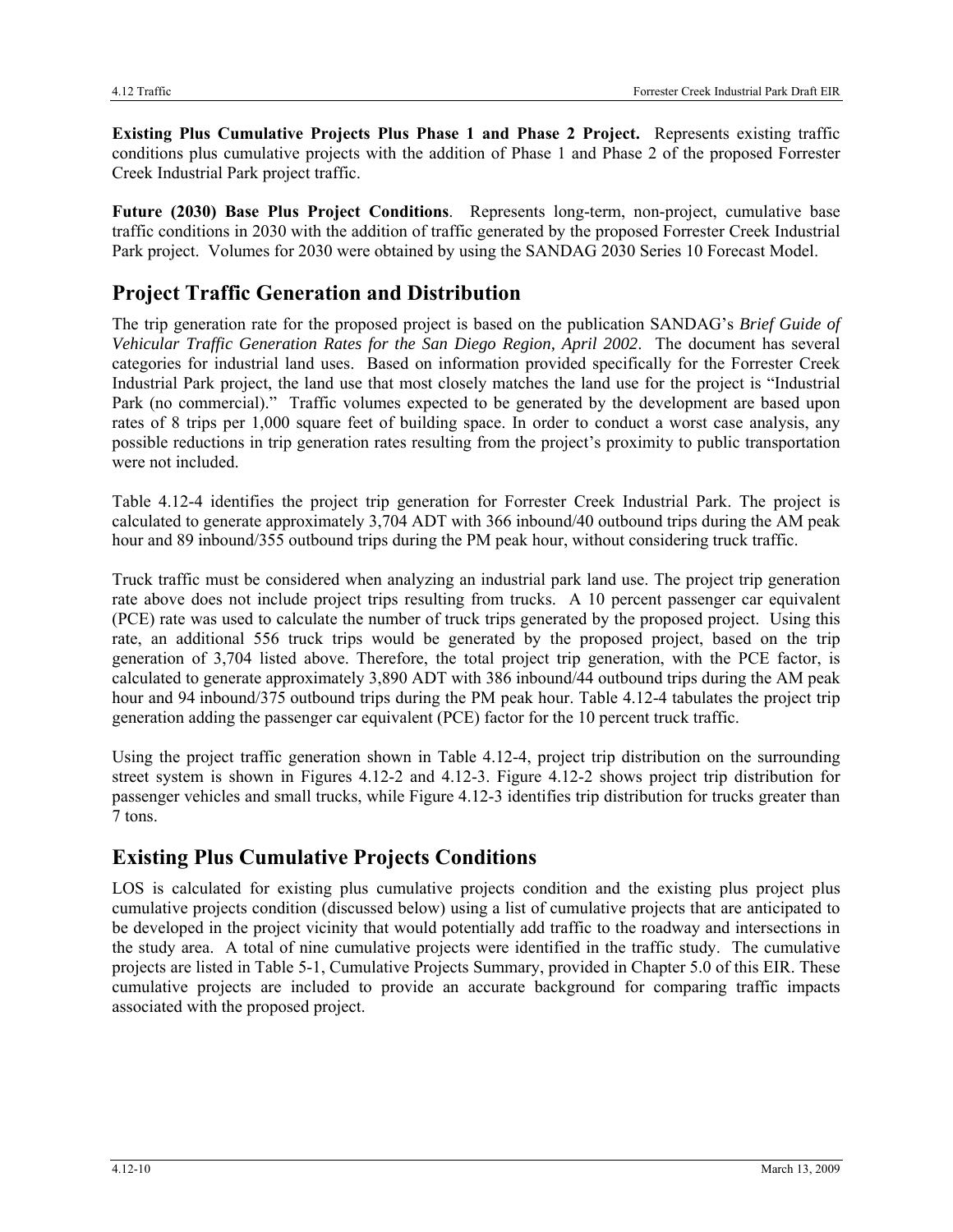

# **PROPOSED PROJECT TRIP DISTRIBUTION FOR PASSENGER VEHICLES AND SMALL TRUCKS FIGURE 4.12-2**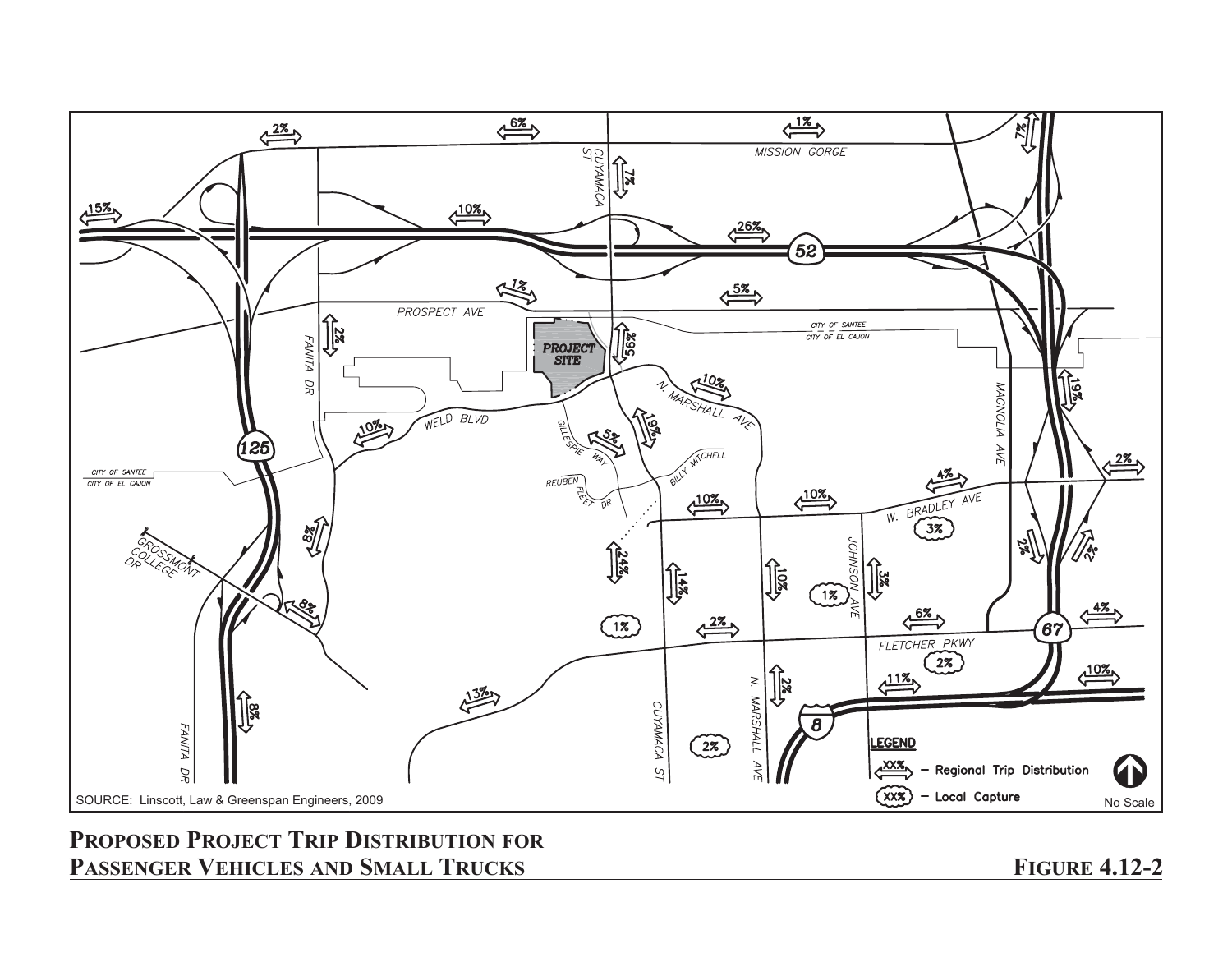

**PROPOSED PROJECT TRIP DISTRIBUTION FOR TRUCK TRAFFIC OVER 7 TONS FIGURE 4.12-3**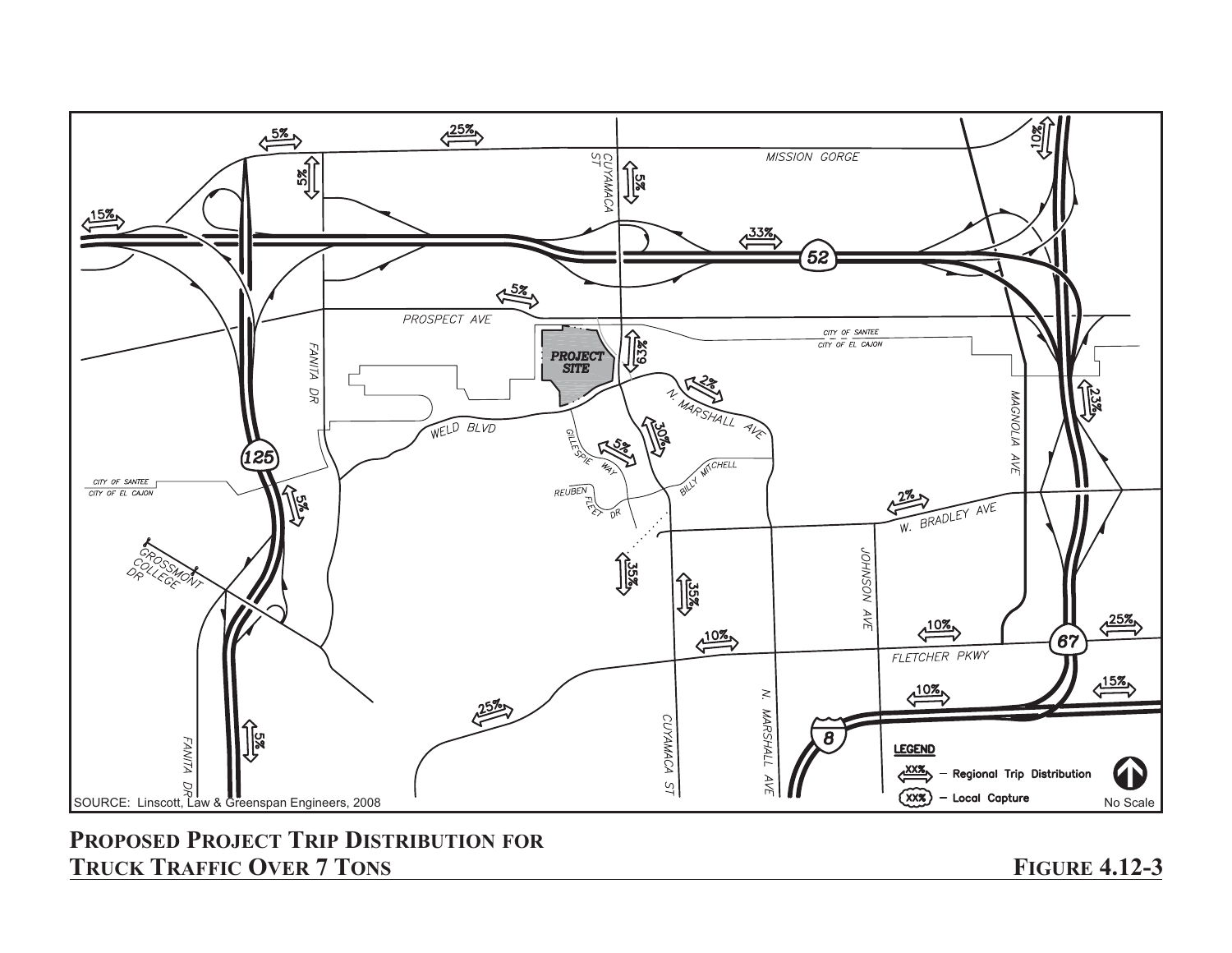|                              |             | <b>Daily Trip Ends</b><br>(ADT) |        |            | <b>AM Peak Hour</b> |     |                |                |            | <b>PM Peak Hour</b> |                          |     |                |
|------------------------------|-------------|---------------------------------|--------|------------|---------------------|-----|----------------|----------------|------------|---------------------|--------------------------|-----|----------------|
|                              |             |                                 |        | $%$ of     | In:Out              |     | <b>Volume</b>  |                | $%$ of     | In:Out              | Volume                   |     |                |
| <b>Land Use</b>              | <b>Size</b> | Rate <sup>(1)</sup>             | Volume | <b>ADT</b> | <b>Split</b>        | In  | Out            | <b>Total</b>   | <b>ADT</b> | <b>Split</b>        | In                       | Out | <b>Total</b>   |
| Phase 1 (Buildings $A & B$ ) |             |                                 |        |            |                     |     |                |                |            |                     |                          |     |                |
| <b>Industrial Park</b>       | 196,500 SF  | 8 / K SF                        | 1,572  | 11%        | 90:10               | 156 | 17             | 173            | 12%        | 20:80               | 38                       | 151 | 189            |
| Number of Trucks             |             |                                 | 157    |            |                     | 16  | $\overline{c}$ | 18             |            |                     | $\overline{\mathcal{L}}$ | 15  | 19             |
| Truck $\mathrm{PCE}^{(2)}$   |             |                                 | 236    |            |                     | 24  | 3              | 27             |            |                     | 6                        | 23  | 29             |
| Passenger Cars               |             |                                 | 1,415  |            |                     | 140 | 15             | 155            |            |                     | 34                       | 136 | 170            |
| <b>Total Phase 1</b>         |             |                                 | 1,651  |            |                     | 164 | 18             | 182            |            |                     | 40                       | 159 | 199            |
| Phase 2 (Building C)         |             |                                 |        |            |                     |     |                |                |            |                     |                          |     |                |
| <b>Industrial Park</b>       | 191,473 SF  | 8 / K SF                        | 1,532  | 11%        | 90:10               | 152 | 17             | 169            | 12%        | 20:80               | 37                       | 147 | 184            |
| Number of Trucks             |             |                                 | 153    |            |                     | 15  | $\overline{2}$ | 17             |            |                     | 4                        | 15  | 19             |
| Truck $\mathrm{PCE}^{(2)}$   |             |                                 | 230    |            |                     | 23  | $\overline{3}$ | 26             |            |                     | 6                        | 23  | 29             |
| Passenger Cars               |             |                                 | 1,379  |            |                     | 137 | 15             | 152            |            |                     | 33                       | 132 | 165            |
| <b>Total Phase 2</b>         |             |                                 | 1,609  |            |                     | 160 | 18             | 178            |            |                     | 39                       | 154 | 194            |
| Phase 3 (Building D)         |             |                                 |        |            |                     |     |                |                |            |                     |                          |     |                |
| <b>Industrial Park</b>       | 75,000 SF   | 8/KSF                           | 600    | 11%        | 90:10               | 59  | $\overline{7}$ | 66             | 12%        | 20:80               | 14                       | 58  | 72             |
| Number of Trucks             |             |                                 | 60     |            |                     | 6   | 1              | $\overline{7}$ |            |                     | $\overline{\mathcal{L}}$ | 6   | $\overline{7}$ |
| Truck PCE <sup>(2)</sup>     |             |                                 | 90     |            |                     | 9   | $\overline{2}$ | 11             |            |                     | $\overline{2}$           | 9   | 11             |
| Passenger Cars               |             |                                 | 540    |            |                     | 53  | 6              | 59             |            |                     | 13                       | 52  | 65             |
| <b>Total Phase 3</b>         |             |                                 | 630    |            |                     | 62  | 8              | 70             |            |                     | 15                       | 61  | 76             |
| <b>Entire Project</b>        |             |                                 |        |            |                     |     |                |                |            |                     |                          |     |                |
| <b>Industrial Park</b>       | 463,973 SF  | $8/K$ SF                        | 3,704  | 11%        | 90:10               | 366 | 40             | 407            | 12%        | 20:80               | 89                       | 355 | 444            |
| Number of Trucks             |             |                                 | 370    |            |                     | 37  | 5              | 42             |            |                     | 9                        | 36  | 45             |
| Truck $PCE^{(2)}$            |             |                                 | 556    |            |                     | 56  | 8              | 64             |            |                     | 14                       | 55  | 69             |
| Passenger Cars               |             |                                 | 3,334  |            |                     | 330 | 36             | 366            |            |                     | 80                       | 320 | 400            |
| <b>Total Trips</b>           |             |                                 | 3.890  |            |                     | 386 | 44             | 430            |            |                     | 94                       | 375 | 469            |

**Table 4.12-4. Project Trip Generation** 

(1) Rate is based on SANDAG's Brief Guide of Vehicular Traffic Generation Rates for the San Diego Region, April 2002.

 $PCE =$  Passenger car equivalent

Source: LLG, 2009

Under the existing condition plus cumulative project scenario, project area intersections would operate as shown in Table 4.12-5. As identified in this table, all study area intersections would operate at LOS D or better during the AM and PM peak hours except the following:

- Fanita Drive/Grossmont College Drive intersection would operate at LOS F during the PM peak hour
- SR-67 SB Ramps/Bradley Avenue would operate at LOS E during the AM peak hour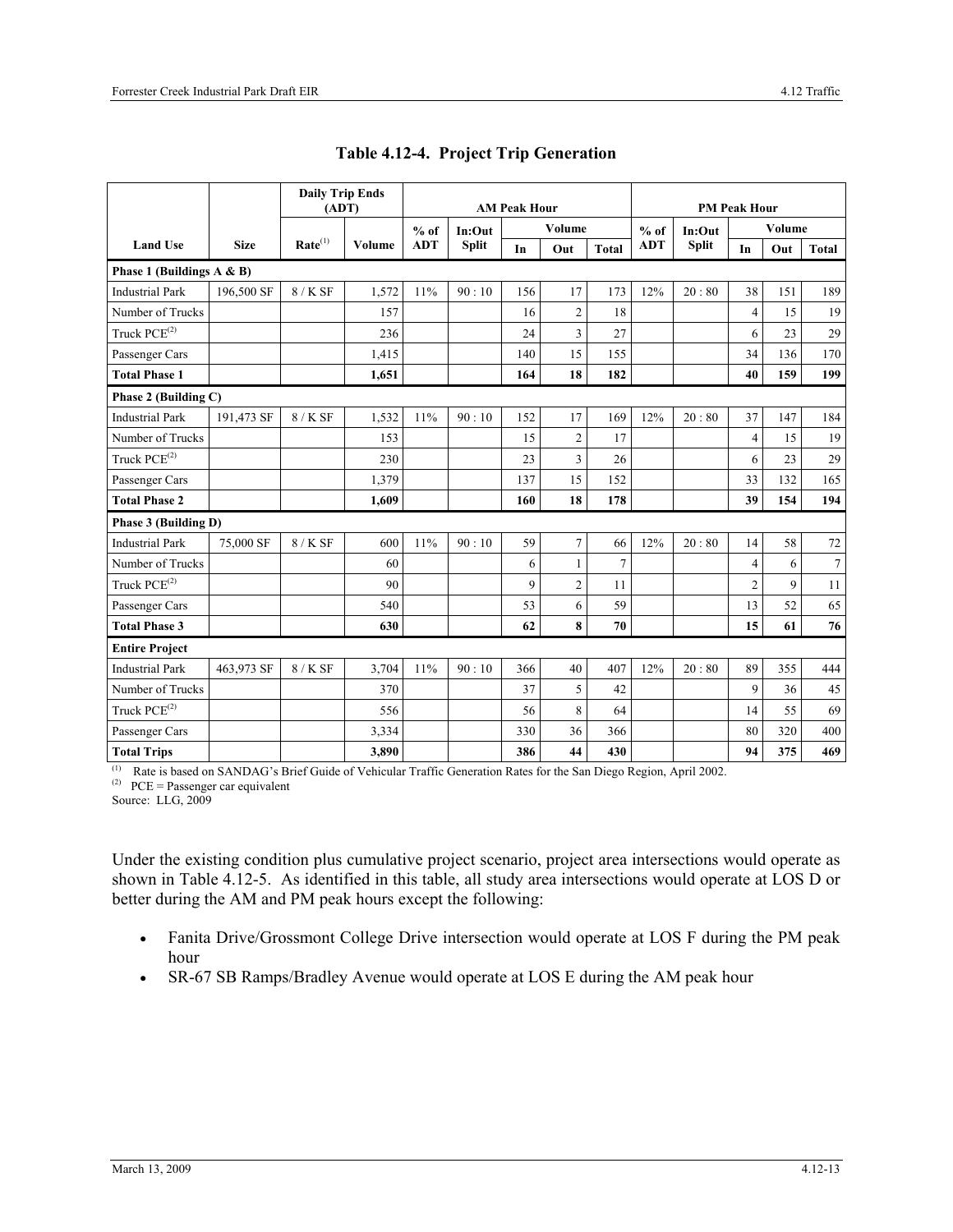|                                     | Control               | Peak      |                        | <b>Existing + Cumulative</b><br><b>Existing</b><br>Project |                        |                      |       | <b>Existing + Project +</b><br><b>Cumulative Projects</b> |                      | $\Delta$      | Impact            |
|-------------------------------------|-----------------------|-----------|------------------------|------------------------------------------------------------|------------------------|----------------------|-------|-----------------------------------------------------------|----------------------|---------------|-------------------|
| <b>Intersection</b>                 | <b>Type</b>           | Hour      | $\textbf{Delay}^{(1)}$ | $\mathbf{LOS}^{(2)}$                                       | $\textbf{Delay}^{(1)}$ | $\mathbf{LOS}^{(2)}$ | Δ     | $\textbf{Delay}^{(1)}$                                    | $\mathbf{LOS}^{(2)}$ | $Delay^{(3)}$ | <b>Type</b>       |
| Cuyamaca Street/ Mission Gorge Road | Signal                | AM        | 24.8                   | $\mathcal{C}$                                              | 25.4                   | $\mathbf C$          | .05   | 25.9                                                      | $\mathcal{C}$        | 0.5           | None              |
|                                     |                       | <b>PM</b> | 30.5                   | $\mathcal{C}$                                              | 36.1                   | D                    | .05   | 36.6                                                      | D                    | 0.5           | None              |
| Cuyamaca Street/ Prospect Ave       | Signal                | AM        | 21.7                   | $\mathbf C$                                                | 22.5                   | $\mathbf C$          | 3.3   | 25.8                                                      | $\mathbf C$          | 3.3           | None              |
|                                     |                       | <b>PM</b> | 31.1                   | $\mathcal{C}$                                              | 32.7                   | $\mathcal{C}$        | 2.5   | 35.2                                                      | D                    | 2.5           | None              |
| Cuyamaca Street/ Weld Blvd          | Signal                | AM        | 16.1                   | $\overline{B}$                                             | 16.6                   | B                    | 3.5   | 20.1                                                      | $\mathcal{C}$        | 3.5           | None              |
|                                     |                       | <b>PM</b> | 20.3                   | $\mathcal{C}$                                              | 20.9                   | B                    | 3.9   | 24.8                                                      | $\mathcal{C}$        | 3.9           | None              |
| Fanita Dr/Weld Blyd                 | Signal                | AM        | 8.6                    | A                                                          | 8.7                    | A                    | 0.1   | 8.8                                                       | A                    | 0.1           | None              |
|                                     |                       | <b>PM</b> | 9.7                    | A                                                          | 9.7                    | A                    | 0.3   | 10.0                                                      | B                    | 0.3           | None              |
| Cuyamaca Street/W. Bradley Ave      | Signal                | AM        | 18.7                   | B                                                          | 19.9                   | B                    | 0.9   | 20.8                                                      | $\mathcal{C}$        | 0.9           | None              |
|                                     |                       | <b>PM</b> | 17.8                   | B                                                          | 19.3                   | B                    | 0.6   | 19.9                                                      | B                    | 0.6           | None              |
| W. Bradley Ave/ Marshall Ave        | Signal                | AM        | 14.8                   | B                                                          | 15.4                   | B                    | 1.0   | 16.4                                                      | B                    | 1.0           | None              |
|                                     |                       | <b>PM</b> | 17.0                   | B                                                          | 17.8                   | B                    | 0.6   | 18.4                                                      | B                    | 0.6           | None              |
| W. Bradley Ave/ SR-67 SB Ramps      | Signal                | AM        | 43.1                   | D                                                          | 56.4                   | E                    | 1.7   | 58.1                                                      | E                    | 1.7           | None              |
|                                     |                       | <b>PM</b> | 29.7                   | $\mathcal{C}$                                              | 36.5                   | D                    | 0.6   | 37.1                                                      | D                    | 0.6           | None              |
| W. Bradley Ave/ SR-67 NB Ramps      | Signal                | AM        | 23.6                   | $\mathcal{C}$                                              | 26.0                   | $\mathcal{C}$        | 0.8   | 26.8                                                      | $\mathbf C$          | 0.8           | None              |
|                                     |                       | <b>PM</b> | 30.8                   | $\mathcal{C}$                                              | 35.4                   | $\mathcal{C}$        | 1.0   | 36.4                                                      | D                    | 1.0           | None              |
| Grossmont College Dr/               | Signal                | AM        | 19.2                   | B                                                          | 19.3                   | B                    | 0.5   | 19.8                                                      | B                    | 0.5           | None              |
| SR-125 SB Ramps                     |                       | <b>PM</b> | 19.2                   | $\overline{B}$                                             | 19.2                   | $\overline{B}$       | 1.6   | 20.8                                                      | $\bf{B}$             | 1.6           | None              |
| Grossmont College Dr/               | Signal                | AM        | 27.0                   | $\mathcal{C}$                                              | 29.7                   | $\mathcal{C}$        | 0.4   | 30.1                                                      | $\mathcal{C}$        | 0.4           | None              |
| SR-125 NB Ramps                     |                       | <b>PM</b> | 22.8                   | $\mathbf C$                                                | 23.1                   | $\mathbf C$          | 1.1   | 24.2                                                      | $\mathbf C$          | 1.1           | None              |
| Fanita Dr/ Grossmont College Dr     | $\mathbf{AWSC}^{(4)}$ | AM        | 17.7                   | $\mathcal{C}$                                              | 17.7                   | $\mathcal{C}$        | 1.9   | 19.6                                                      | $\mathcal{C}$        | 1.9           | None              |
|                                     |                       | <b>PM</b> | 66.1                   | F                                                          | 66.4                   | F                    | 9.6   | 76.0                                                      | $\mathbf F$          | 9.6           | <b>Cumulative</b> |
| Cuyamaca Street/Fletcher Pkwy       | Signal                | AM        | 10.4                   | B                                                          | 12.0                   | B                    | 1.8   | 13.8                                                      | B                    | 1.8           | None              |
|                                     |                       | <b>PM</b> | 9.8                    | B                                                          | 11.1                   | B                    | 3.3   | 14.4                                                      | B                    | 3.3           | None              |
| Weld Blvd/ Gillespie Way/           | $TWSC^{(5)}$          | AM        | 13.0                   | B                                                          | 13.5                   | B                    | 16.2  | 29.7                                                      | D                    | 16.2          | None              |
| Project Driveway                    |                       | <b>PM</b> | 11.8                   | B                                                          | 12.3                   | B                    | >10.0 | >100.0                                                    | F                    | >10.0         | <b>Direct</b>     |

(1) Average delay expressed in seconds per vehicle.<br>
(2) Level of Service.<br>
(3) Increase in delay due to additional traffic.

 $(4)$  AWSC – All-Way Stop Controlled intersection.

 $^{(5)}$  TWSC – Two-Way Stop Controlled intersection. Minor street left turn delay is reported. Source: LLG, 2009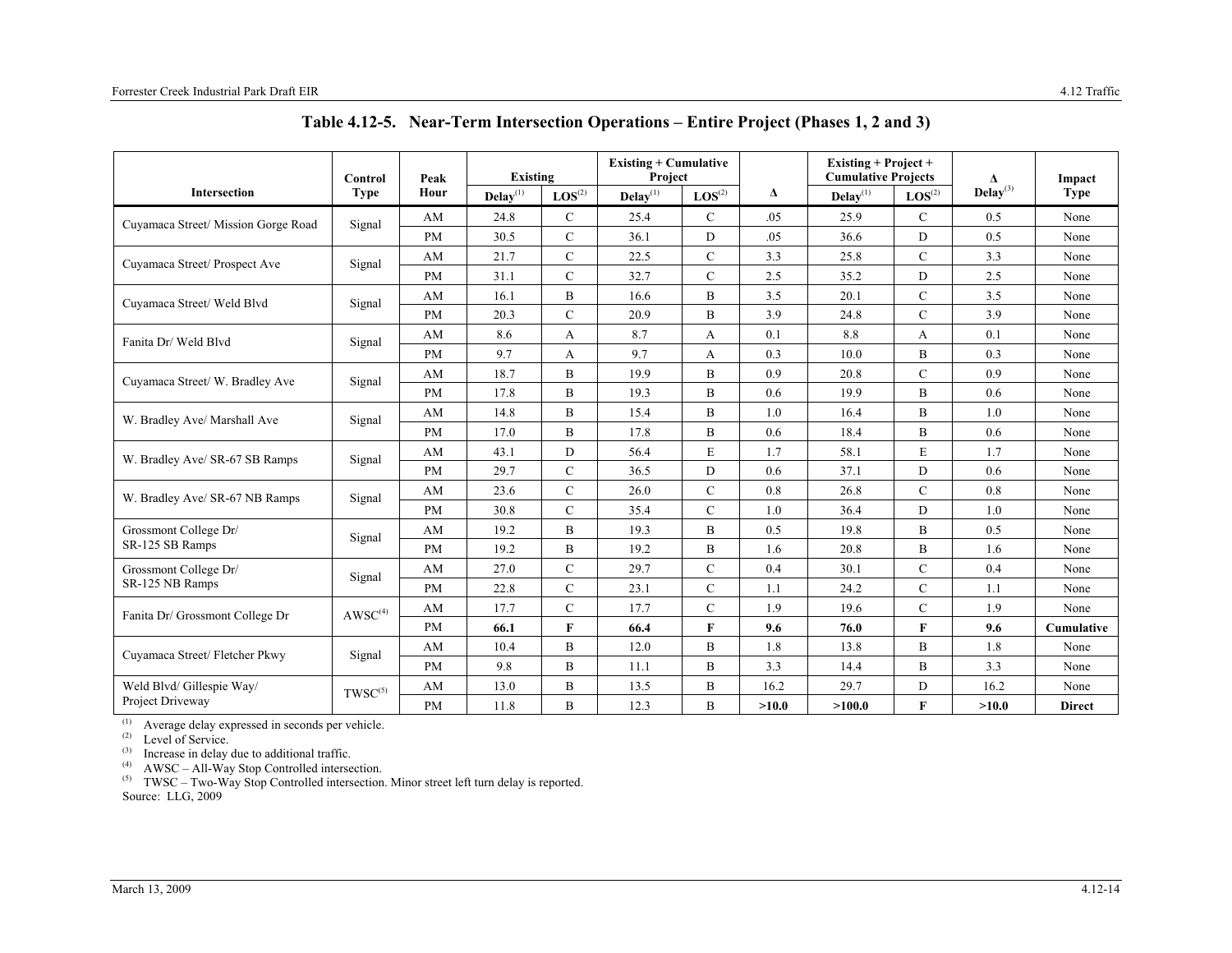# **Existing Plus Project Plus Cumulative Projects Condition (Near-term Scenario – Phases 1, 2 and 3)**

Under the existing plus project (all phases) plus cumulative projects condition, project area intersections would operate as shown in Table 4.12-5. As identified in this table, all intersections are calculated to operate at LOS D or better during the AM and PM peak hours except the following:

- Weld Boulevard/Gillespie Way intersection would operate at LOS F during the PM peak hour (direct project impact)
- W. Bradley Avenue/SR-67 SB ramps would operate at LOS E during the AM peak hour (no project impact)
- Fanita Drive/Grossmont College Drive intersection would operate at LOS F during the PM peak hour (cumulative project impact)

Based on the significance criteria identified in Section 4.12.3, the Forrester Creek Industrial Park project would result in significant traffic impacts to two unsignalized intersections (Weld Boulevard/Gillespie Way and Fanita Drive/Grossmont College Drive) in the study area under the existing plus project plus cumulative projects condition. The project would have a direct impact to the Weld Boulevard/Gillespie Way intersection because project-generated trips would cause the LOS at this intersection to degrade from LOS B to LOS F. The project would have a cumulative impact to the Fanita Drive/Grossmont College Drive intersection because project-generated trips would cause a 9.6 second delay at the intersection which would have an LOS F without the project. The project's contribution of 9.6 seconds is above the significance threshold of 2 seconds for an LOS F intersection. However, the proposed project would not result in a significant direct or cumulative impact to the intersection of W. Bradley Avenue/SR-67 SB ramps because the proposed project's contribution to traffic delay at this intersection would be 1.7 seconds, which is below the significance threshold of 2 seconds.

# **Project Phasing (Near-term Scenario)**

As previously discussed, the proposed project would be constructed in three phases. In order to determine when mitigation for the project-related impacts to Weld Boulevard/Gillespie Way and Fanita Drive/Grossmont College Drive would need to be implemented, an analysis was conducted to determine the incremental impacts of Phases 1 and 2 to the existing plus cumulative projects roadway network.

As identified in Table 4.12-6, with the contribution of Phase 1 project traffic, the Fanita Drive/Grossmont College Drive intersection would operate at an acceptable LOS F under the existing plus Phase 1 plus cumulative projects scenario. Since the project's contribution to this intersection delay is 3.9 seconds, which is greater than the significance threshold of 2 seconds, the project would have a significant cumulative impact with the contribution of Phase 1 project traffic. Therefore, mitigation for this impact would be required to occur prior to operation of Phase 1 of the proposed project.

As identified in Table 4.12-6, with the contribution of Phase 1 project traffic, the Weld Boulevard/Gillespie Way intersection would operate at an acceptable LOS D under the existing plus Phase 1 plus cumulative projects scenario. However, with the contribution of Phases 1 and 2 project traffic, this intersection would operate at an unacceptable LOS F. Therefore, mitigation for this project impact would be required to occur prior to operation of Phase 2 of the proposed project.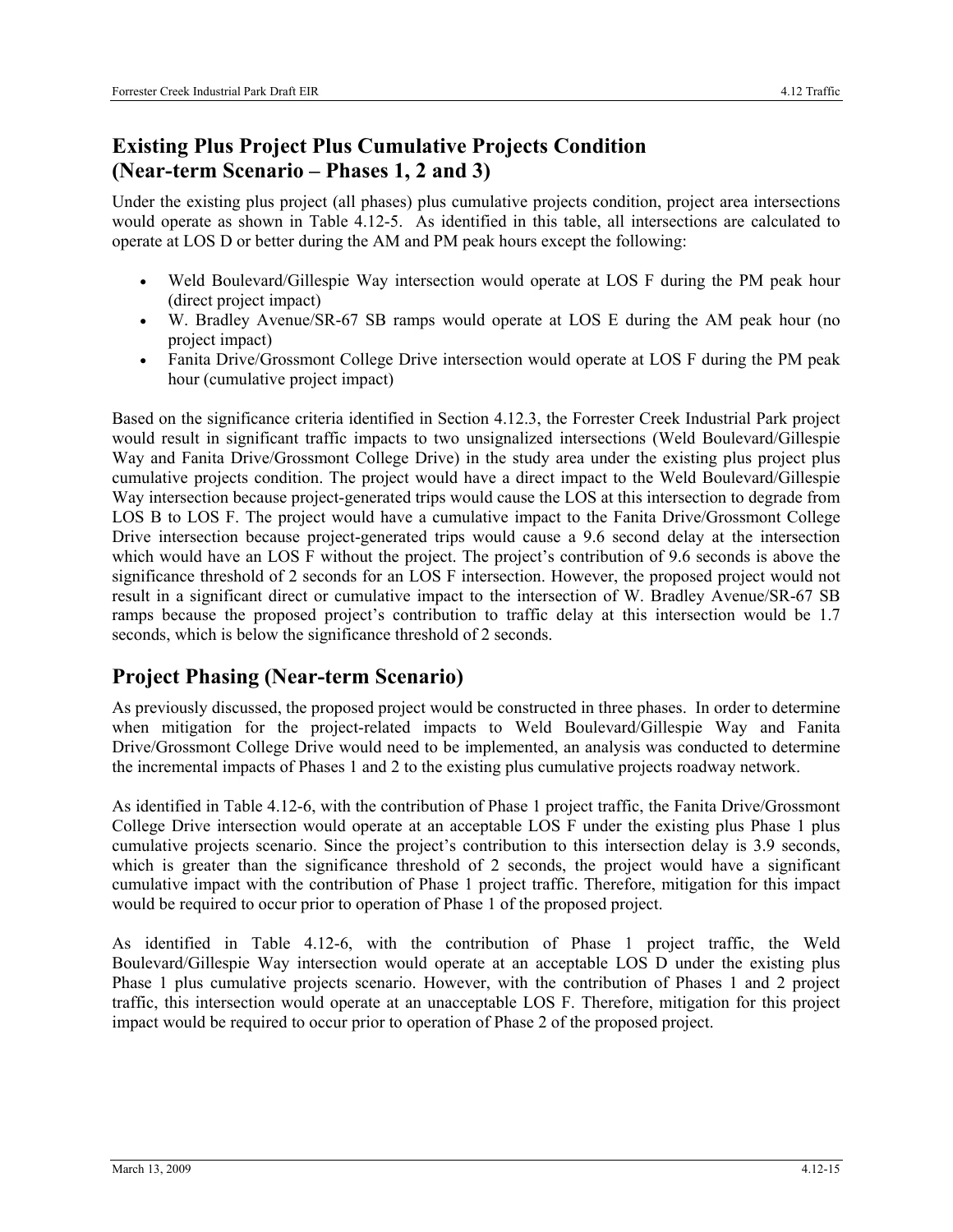| Table 4.12-6. Near-Term Intersection Operations – Phases 1 and 2 |  |  |  |  |  |
|------------------------------------------------------------------|--|--|--|--|--|
|------------------------------------------------------------------|--|--|--|--|--|

|                              | Control             | Peak      | <b>Existing</b>        |                      | Existing +<br><b>Cumulative Project</b> |                      | Existing +<br><b>Cumulative Project</b><br>+ Project Phase 1 |                | Δ             | Impact      | Existing +<br><b>Cumulative Project</b><br>+ Project<br>Phases 1 & 2 |                      | Δ                      | Impact        |
|------------------------------|---------------------|-----------|------------------------|----------------------|-----------------------------------------|----------------------|--------------------------------------------------------------|----------------|---------------|-------------|----------------------------------------------------------------------|----------------------|------------------------|---------------|
| Intersection                 | <b>Type</b>         | Hour      | $\textbf{Delay}^{(1)}$ | $\mathbf{LOS}^{(2)}$ | $\textbf{Delay}^{(1)}$                  | $\mathbf{LOS}^{(2)}$ | $\textbf{Delay}^{(1)}$                                       | $LOS^{(2)}$    | $Delay^{(3)}$ | <b>Type</b> | $\textbf{Delay}^{(1)}$                                               | $\mathbf{LOS}^{(2)}$ | $\textbf{Delay}^{(3)}$ | <b>Type</b>   |
| Cuvamaca Street/             | Signal              | AM        | 24.8                   | С                    | 25.4                                    | $\mathcal{C}$        | 25.6                                                         | C              | 0.2           | None        | 25.8                                                                 | C                    | 0.4                    | None          |
| Mission Gorge Road           |                     | <b>PM</b> | 30.5                   | $\mathcal{C}$        | 36.1                                    | D                    | 36.2                                                         | D              | 0.1           | None        | 36.5                                                                 | D                    | 0.4                    | None          |
| Cuvamaca Street/             | Signal              | AM        | 21.7                   | $\overline{C}$       | 22.5                                    | $\mathcal{C}$        | 23.9                                                         | $\mathcal{C}$  | 1.4           | None        | 24.3                                                                 | $\mathcal{C}$        | 1.8                    | None          |
| Prospect Ave                 |                     | <b>PM</b> | 31.1                   | $\mathbf C$          | 32.7                                    | $\mathcal{C}$        | 34.1                                                         | $\mathcal{C}$  | 1.4           | None        | 34.7                                                                 | $\mathcal{C}$        | 2.0                    | None          |
| Cuyamaca Street/ Weld Blvd   | Signal              | AM        | 16.1                   | B                    | 16.6                                    | B                    | 18.6                                                         | B              | 2.0           | None        | 19.4                                                                 | B                    | 2.8                    | None          |
|                              |                     | <b>PM</b> | 20.3                   | $\mathcal{C}$        | 20.9                                    | B                    | 21.9                                                         | $\mathcal{C}$  | 1.0           | None        | 24.0                                                                 | $\mathcal{C}$        | 3.1                    | None          |
| Fanita Dr/Weld Blvd          | Signal              | AM        | 8.6                    | А                    | 8.7                                     | A                    | 8.7                                                          | A              | 0.0           | None        | 8.8                                                                  | A                    | 0.1                    | None          |
|                              |                     | <b>PM</b> | 9.7                    | А                    | 9.7                                     | A                    | 9.9                                                          | A              | 0.2           | None        | 10.0                                                                 | B                    | 0.3                    | None          |
| Cuvamaca Street/             | Signal              | AM        | 18.7                   | B                    | 19.9                                    | B                    | 20.2                                                         | $\mathcal{C}$  | 0.3           | None        | 20.6                                                                 | $\mathcal{C}$        | 0.7                    | None          |
| W. Bradley Ave               | <b>PM</b>           | 17.8      | B                      | 19.3                 | B                                       | 19.5                 | B                                                            | 0.2            | None          | 19.9        | B                                                                    | 0.6                  | None                   |               |
| W. Bradley Ave/ Marshall Ave | Signal              | AM        | 14.8                   | B                    | 15.4                                    | B                    | 15.8                                                         | B              | 0.4           | None        | 16.1                                                                 | B                    | 0.7                    | None          |
|                              |                     | <b>PM</b> | 17.0                   | B                    | 17.8                                    | $\overline{B}$       | 18.1                                                         | B              | 0.3           | None        | 18.3                                                                 | B                    | 0.5                    | None          |
| W. Bradley Ave/              | Signal              | AM        | 43.1                   | D                    | 56.4                                    | E                    | 56.8                                                         | E              | 0.4           | None        | 57.9                                                                 | E                    | 1.5                    | None          |
| SR-67 SB Ramps               |                     | <b>PM</b> | 29.7                   | $\mathbf C$          | 36.5                                    | D                    | 36.7                                                         | D              | 0.2           | None        | 37.0                                                                 | D                    | 0.5                    | None          |
| W. Bradley Ave/              | Signal              | AM        | 23.6                   | $\mathcal{C}$        | 26.0                                    | $\mathcal{C}$        | 26.3                                                         | $\mathcal{C}$  | 0.3           | None        | 26.7                                                                 | $\mathcal{C}$        | 0.7                    | None          |
| SR-67 NB Ramps               |                     | <b>PM</b> | 30.8                   | $\mathcal{C}$        | 35.4                                    | $\mathcal{C}$        | 35.8                                                         | D              | 0.4           | None        | 36.2                                                                 | D                    | 0.8                    | None          |
| Grossmont College Dr/        | Signal              | AM        | 19.2                   | B                    | 19.3                                    | $\overline{B}$       | 19.5                                                         | $\overline{B}$ | 0.2           | None        | 19.8                                                                 | <sub>B</sub>         | 0.5                    | None          |
| SR-125 SB Ramps              |                     | <b>PM</b> | 19.2                   | B                    | 18.6                                    | B                    | 19.4                                                         | B              | 0.2           | None        | 19.6                                                                 | B                    | 0.4                    | None          |
| Grossmont College Dr/        | Signal              | AM        | 27.0                   | $\mathbf C$          | 29.7                                    | $\mathcal{C}$        | 29.9                                                         | $\mathcal{C}$  | 0.2           | None        | 30.0                                                                 | $\mathbf{C}$         | 0.3                    | None          |
| SR-125 NB Ramps              |                     | <b>PM</b> | 22.8                   | $\overline{C}$       | 23.1                                    | $\mathcal{C}$        | 23.1                                                         | $\mathcal{C}$  | 0.0           | None        | 23.1                                                                 | $\mathcal{C}$        | 0.0                    | None          |
| Fanita Dr/                   | AWSC <sup>(4)</sup> | AM        | 17.7                   | $\mathcal{C}$        | 17.7                                    | $\mathcal{C}$        | 18.4                                                         | $\mathcal{C}$  | 0.7           | None        | 20.2                                                                 | $\mathcal{C}$        | 2.5                    | None          |
| Grossmont College Dr         | <b>PM</b>           | 66.1      | $\mathbf{F}$           | 66.4                 | F                                       | 70.3                 | $\mathbf{F}$                                                 | 3.9            | Cumulative    | 74.5        | F                                                                    | 8.1                  | <b>Cumulative</b>      |               |
| Cuvamaca Street/             | Signal              | AM        | 10.4                   | B                    | 12.0                                    | $\overline{B}$       | 12.8                                                         | B              | 0.8           | None        | 13.6                                                                 | B                    | 1.6                    | None          |
| Fletcher Pkwy                |                     | <b>PM</b> | 9.8                    | B                    | 11.1                                    | B                    | 11.8                                                         | B              | 0.7           | None        | 12.8                                                                 | B                    | 1.7                    | None          |
| Weld Blvd/ Gillespie Way/    | $TWSC^{(5)}$        | AM        | 13.0                   | B                    | 13.5                                    | B                    | 18.6                                                         | $\mathcal{C}$  | 5.1           | None        | 25.6                                                                 | C                    | 12.1                   | None          |
| Project Driveway             |                     | <b>PM</b> | 11.8                   | B                    | 12.3                                    | B                    | 33.1                                                         | D              | 20.8          | None        | >100.0                                                               | F                    | >10.0                  | <b>Direct</b> |

(1) Average delay expressed in seconds per vehicle.<br>
(2) Level of Service.<br>
(3) Increase in delay due to additional traffic.

 $(4)$  AWSC – All-Way Stop Controlled intersection.

 $^{(5)}$  TWSC - Two-Way Stop Controlled intersection. Minor street left turn delay is reported. Source: LLG, 2009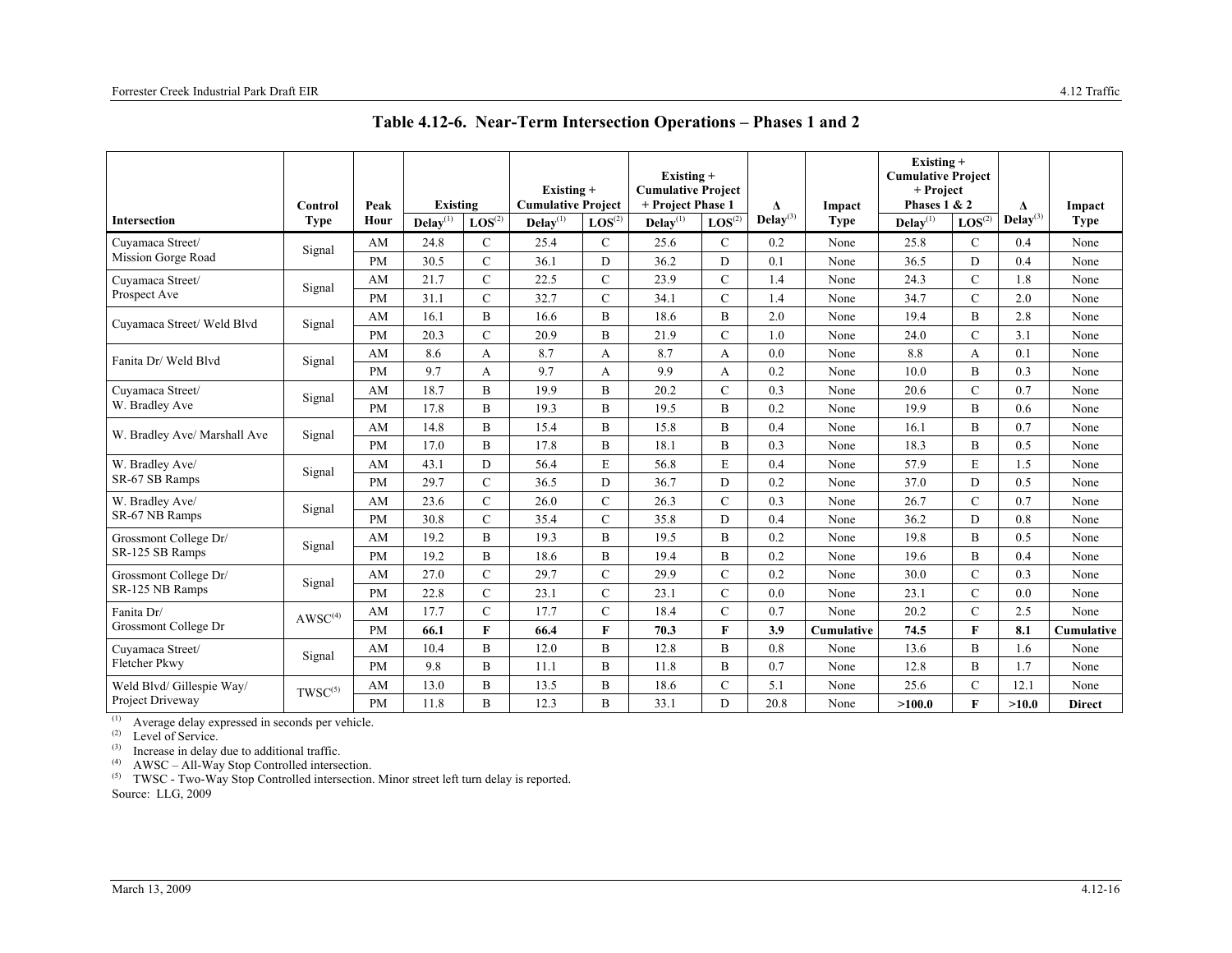# **Long-Term (2030) Condition**

Year 2030 ADTs for the roadway segments in the vicinity of the project site were obtained from the SANDAG model. A 2030 analysis of the roadways adjacent to the project site was conducted. Proposed project traffic volumes were added to year 2030 volumes to obtain the year 2030 with project traffic volumes. Table 4.12-7 shows that all street segments within the study area are calculated to operate at LOS D or better with the addition of project traffic. Therefore, the proposed project traffic would not result in a significant impact on any roadway segment under long-term conditions.

# **Congestion Management Program Compliance**

The Congestion Management Program (CMP) was first adopted on November 22, 1991, and is intended to directly link land use, transportation and air quality through LOS performance. Local agencies are required by statute to conform to the CMP. The CMP requires an Enhanced CEQA Review for all large projects that are expected to generate more than 2,400 ADT or more than 200 peak hour trips. The Caltrans Impact Study Manual contains criteria which establishes that a project impact is considered significant if the travel speed along an arterial segment, operating at LOS E or lower with the project, decreases by more than one mile per hour or the V/C ratio increases by more than 2 percent.

The following two freeways in the study area are in the CMP system:

- $\cdot$  SR-67
- SR-125

Freeway operations were analyzed under all future scenarios.

#### **Near-term CMP Analysis**

Under existing freeway operations, all freeway segments would operate at LOS D or better except the SR-67 segment between Prospect Avenue and Woodside Avenue, which would operate at LOS F(2) in the northbound direction during the AM peak hour and LOS  $F(1)$  in the southbound direction during the PM peak hour.

Under both the existing plus cumulative projects scenario and the existing plus cumulative projects plus proposed project (all phases) scenario, freeway operations would remain the same: all freeway segments would operate at LOS D or better except the SR-67 segment between Prospect Avenue and Woodside Avenue, which would operate at LOS F(2) in the northbound direction during the AM peak hour and LOS F(1) in the southbound direction during the PM peak hour.

#### **Long-term (2030) CMP Analysis**

Two scenarios, year 2030 without project freeway operations and year 2030 with project freeway operations, were evaluated as part of the long-term 2030 CMP analysis. Under both scenarios, all freeway segments analyzed would operate at LOS D or better except the following:

- SR-67 between Prospect Avenue and Woodside Avenue, which would operate at LOS F(0) in the southbound direction during the AM peak hour and LOS F(2) in the northbound direction during the PM peak hour.
- SR-67 between Bradley Avenue and I-8, which is calculated to operate at LOS F(0) in the northbound direction during the AM and PM peak hours.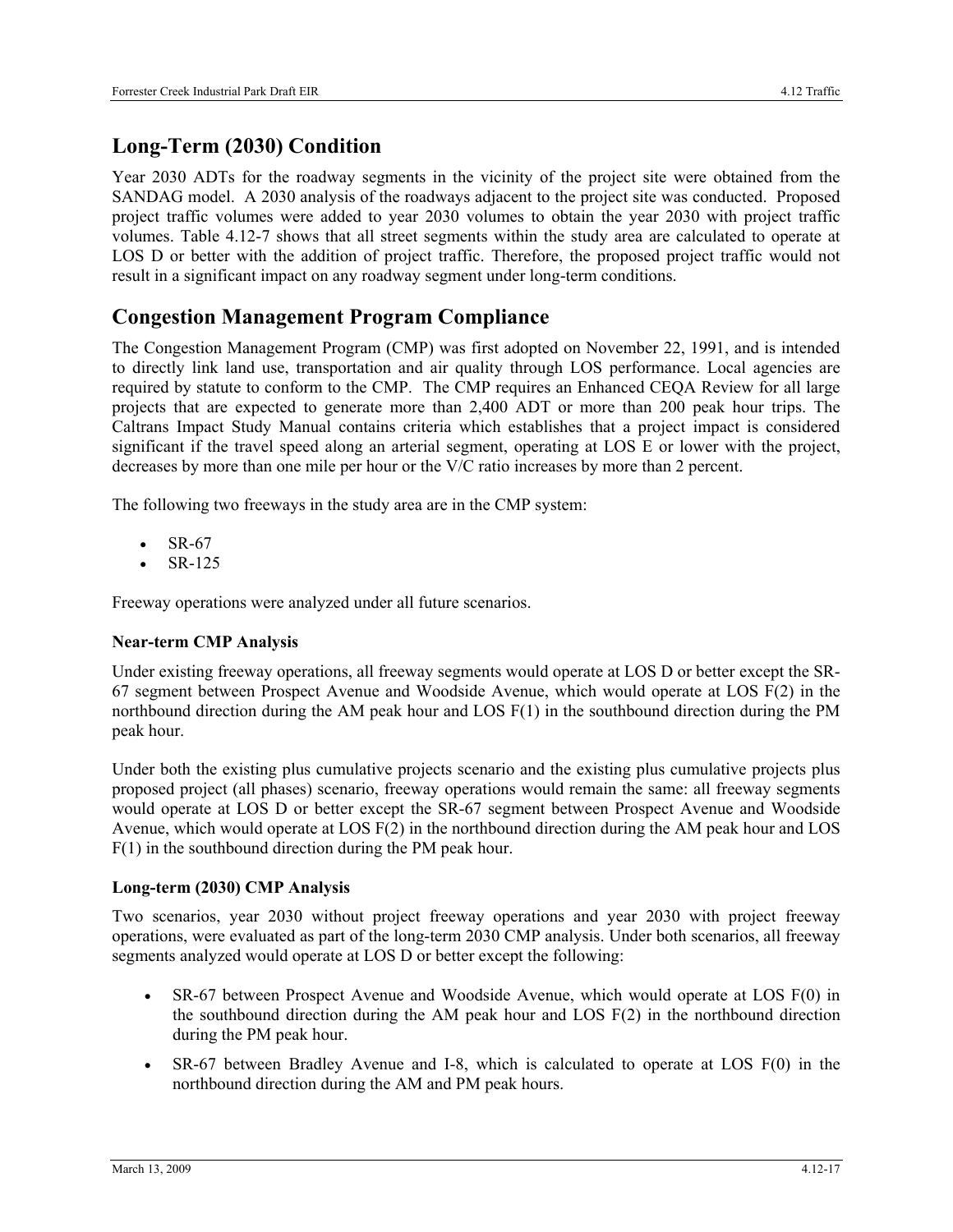• SR-125 between Grossmont College Drive and Navajo Drive, which is calculated to operate at LOS F(0) in the southbound direction during the PM peak hour.

|                                          | Roadway                | <b>LOSE</b>      | Year 2030 Without Project |               |                    |                       | <b>Year 2030 With Project</b> |                    | Δ                  | Type of |
|------------------------------------------|------------------------|------------------|---------------------------|---------------|--------------------|-----------------------|-------------------------------|--------------------|--------------------|---------|
| <b>Segment</b>                           | Classification         | $Capacity^{(1)}$ | Volume <sup>(2)</sup>     | $LOS^{(3)}$   | V/C <sup>(4)</sup> | Volume <sup>(2)</sup> | $LOS^{(3)}$                   | V/C <sup>(4)</sup> | V/C <sup>(5)</sup> | Impact  |
| <b>Fanita</b> Dr                         |                        |                  |                           |               |                    |                       |                               |                    |                    |         |
| Mission Gorge Rd<br>to Prospect Ave      | 3-Ln Collector         | 25,650           | 11,000                    | A             | 0.429              | 11,070                | A                             | 0.432              | 0.003              | None    |
| Prospect Ave to<br>Weld Dr.              | 2-Ln Collector         | 16,200           | 7,000                     | $\mathcal{C}$ | 0.432              | 7,070                 | $\mathbf C$                   | 0.436              | 0.004              | None    |
| Weld Blyd to<br>Gibbons Dr               | 3-Ln Collector         | 25,650           | 10,000                    | A             | 0.390              | 10,270                | A                             | 0.400              | 0.011              | None    |
| Gibbons Dr to<br>Grossmont College<br>Dr | Town<br>Collector      | 19,000           | 10,000                    | D             | 0.526              | 10,270                | D                             | 0.541              | 0.014              | None    |
| Cuyamaca Street                          |                        |                  |                           |               |                    |                       |                               |                    |                    |         |
| Mission Gorge Rd<br>to Prospect Ave      | 6-Ln Prime<br>Arterial | 57,000           | 35,000                    | B             | 0.614              | 35,260                | B                             | 0.619              | 0.005              | None    |
| Prospect Ave to<br>Weld Blyd             | 4-Ln Major Rd          | 37,000           | 24,000                    | B             | 0.649              | 26,220                | $\mathcal{C}$                 | 0.709              | 0.060              | None    |
| Weld Blyd to<br><b>Bradley Ave</b>       | 4-Ln Major Rd          | 37,000           | 25,000                    | $\mathcal{C}$ | 0.676              | 25,990                | $\mathcal{C}$                 | 0.702              | 0.027              | None    |
| Bradley Ave to<br>Fletcher Pkwy          | 4-Ln Major Rd          | 37,000           | 20,000                    | B             | 0.541              | 20,660                | B                             | 0.558              | 0.018              | None    |
| N. Marshall Avenue                       |                        |                  |                           |               |                    |                       |                               |                    |                    |         |
| Cuvamaca St to<br>W. Bradley Ave         | 4-Ln Major Rd          | 37,000           | 16,000                    | B             | 0.432              | 16,340                | B                             | 0.442              | 0.009              | None    |
| <b>Weld Boulevard</b>                    |                        |                  |                           |               |                    |                       |                               |                    |                    |         |
| Fanita Dr to<br>Gillespie Wy             | 4-Ln Major Rd          | 37,000           | 9,000                     | A             | 0.243              | 9,330                 | A                             | 0.252              | 0.009              | None    |
| Gillespie Way to<br>Cuvamaca Street      | 4-Ln Major Rd          | 37,000           | 9,000                     | A             | 0.243              | 12,360                | A                             | 0.334              | 0.091              | None    |
| W. Bradley Avenue                        |                        |                  |                           |               |                    |                       |                               |                    |                    |         |
| Cuvamaca St to<br>N. Marshall Ave        | 4-Ln Major Rd          | 37,000           | 5,000                     | A             | 0.135              | 5,340                 | A                             | 0.144              | 0.009              | None    |
| N. Marshall Ave to<br>SR-67              | 4-Ln Major Rd          | 37,000           | 17,000                    | B             | 0.459              | 17,340                | B                             | 0.469              | 0.009              | None    |

|  |  | Table 4.12-7. Year 2030 Street Segment Operations |  |
|--|--|---------------------------------------------------|--|
|--|--|---------------------------------------------------|--|

 $(1)$  Capacity based on roadway classification operating at LOS E.

(2) Average Daily Traffic.

<sup>(3)</sup> Level of Service.

(4) Volume to Capacity.

(5) ∆ denotes a project-induced increase in the Volume to Capacity (V/C) ratio.

Source: LLG, 2009

#### **Conclusion**

Based on the CMP guidelines stated above, the project would not decrease travel speed by more than one mile per hour or increase the V/C ratio by more than 2 percent on any CMP arterials or on any CMP freeway or highway. Therefore, the proposed project would not significantly impact the travel speed of the freeways, highways or arterials within the study area.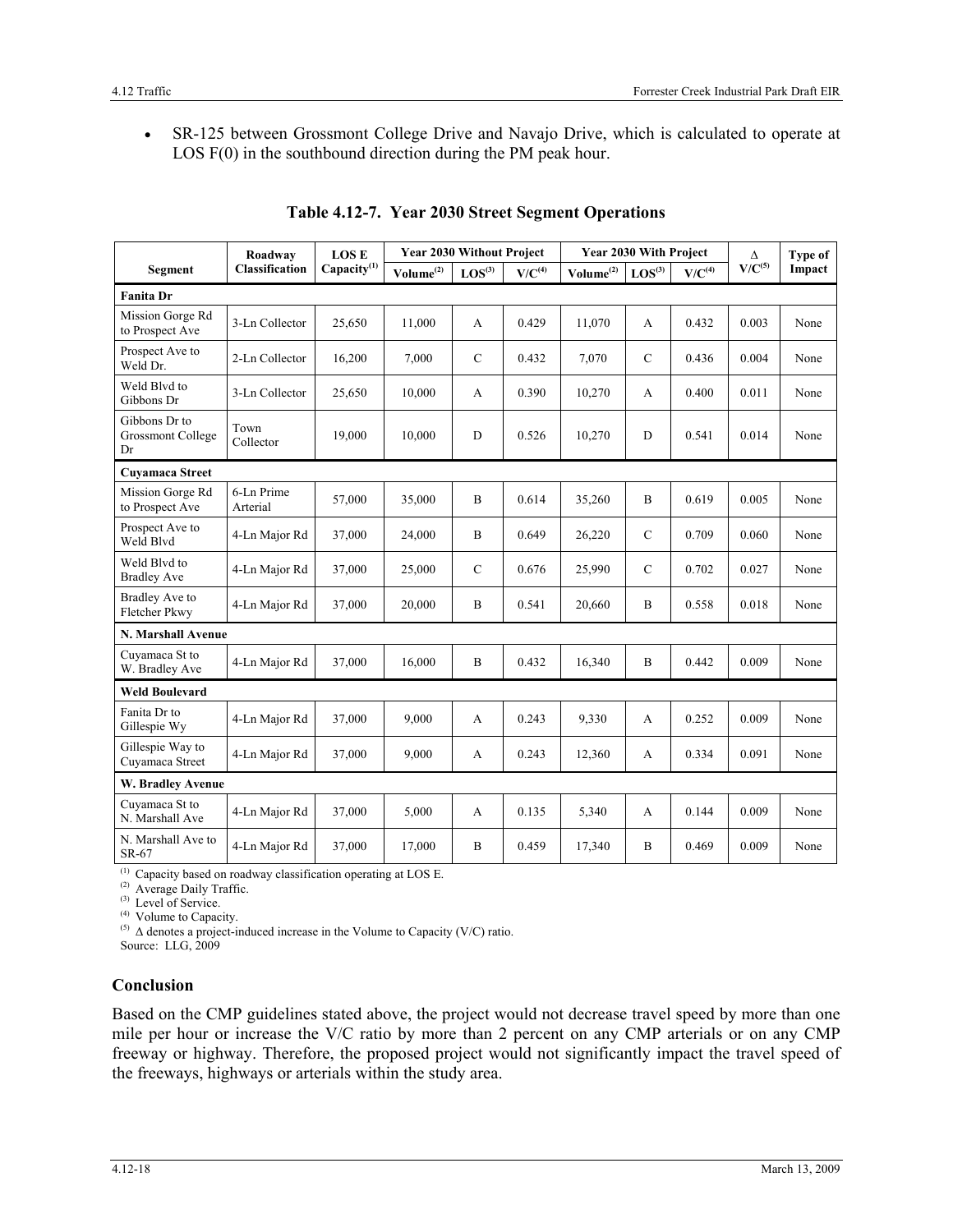# **4.12.4.2 SIGNIFICANCE OF IMPACT**

The proposed project would result in direct and cumulative significant impacts to roadway intersections in the project area due to an unacceptable LOS E or F. The impacted roadway intersections are listed below.

Direct Impact

• Weld Boulevard/Gillespie Way/project driveway intersection

Cumulative Impact

• Fanita Drive/Grossmont College Drive intersection

### **4.12.4.3 MITIGATION, MONITORING AND REPORTING**

The following mitigation measures would reduce identified project-related significant direct and cumulative intersection impacts to below a level of significance.

- *Tra-1* Prior to operation of Phase 1 of the proposed project, the project applicant shall contribute a fair share towards the future signalization of the Fanita Drive/Grossmont College Drive intersection into a fund set up specifically for the improvement of this intersection. The project contributes 35 trips at this intersection which has a total trip count of 1,189 trips during the PM peak hour. Therefore, the project's fair share percentage is 3 percent. The fair share amount will be \$6,000 assuming that the cost of installing the signal is approximately \$200,000.
- *Tra-2* Prior to operation of Phase 2 of the proposed project, the project applicant shall install a traffic signal at the Weld Boulevard/Gillespie Way intersection and implement the following lane configuration.
	- Southbound two left-turn lanes with storage of 125 feet and one shared 20-foot wide through/right-turn lane.
	- Northbound one left-turn lane and one shared through/right-turn lane.
	- Eastbound one left-turn lane, one through lane, and one shared through/right-turn lane.
	- Westbound one left-turn lane, one through lane, and one shared 20-foot wide through/right-turn lane.
- *Tra-3* A certificate of occupancy permit shall not be issued for any phase of the proposed project until the extension of SR-52 from SR-125 to SR-67 has been completed and is operational.

# **4.12.5 ISSUE 3 – INCREASE IN HAZARDS**

#### *Would the proposed project substantially increase hazards due to a design feature or incompatible uses?*

## **4.12.5.1 IMPACT ANALYSIS**

The proposed project is the construction and operation of an industrial park. The project would include the northern extension of Gillespie Way from the existing intersection of Weld Boulevard/Gillespie Way on the south to a proposed cul-de-sac in the middle of the proposed project site on the north. The intersection of Weld Boulevard/Gillespie Way would be improved to a two-way stop on Gillespie Way. Adequate vehicle storage space would be provided north and south of Weld Boulevard on Gillespie Way so that waiting vehicles would not extend into Weld Boulevard and cause a traffic hazard.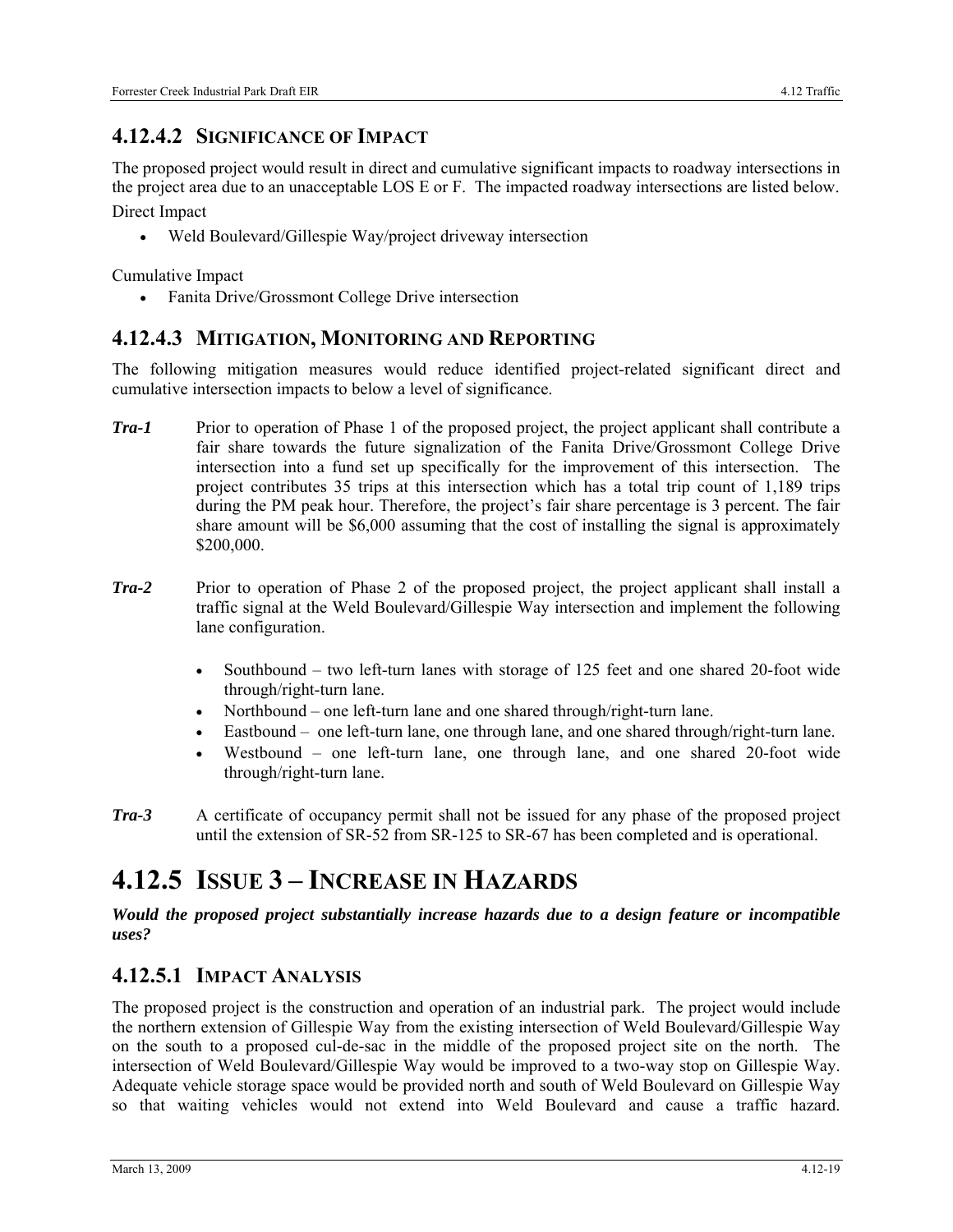Implementation of mitigation measure *Tra-2* above would ensure that a potential intersection hazard would be avoided by requiring the project applicant to install a traffic signal at this intersection prior to the operation of Phase 2 of the proposed project.

The project would construct an industrial park on a site surrounded by industrial and residential land uses. As discussed in Section 4.9, Land Use, the project would not result in a significant impact associated with incompatibilities with surrounding land uses. Therefore, the project would not result in a hazard due to incompatible uses.

# **4.12.5.2 SIGNIFICANCE OF IMPACT**

With implementation of mitigation measure *Tra-2* above, the proposed project would not result in an increase in hazards due to a design feature or incompatible uses. Impacts would be less than significant.

# **4.12.5.3 MITIGATION, MONITORING AND REPORTING**

No significant impacts were identified. Therefore, no mitigation is necessary.

# **4.12.6 ISSUE 4 –EMERGENCY ACCESS**

*Would the proposed project result in inadequate emergency access?* 

# **4.12.6.1 IMPACT ANALYSIS**

## **Access During Construction**

Access to businesses and industrial facilities along roadways in the project area would be maintained at all times during construction. Construction would not require the closure of any street segments, including Weld Boulevard or Gillespie Way. New utilities connections to the project site would have the potential to temporarily result in lane closures along Weld Boulevard and Cuyamaca Street; however, the City would not allow both vehicle lanes to be closed at the same time. In addition, utilities improvements would be temporary in nature. Because one lane would remain open at all times to allow vehicles to access adjacent areas, the proposed project would not result in inadequate emergency access during construction. Impacts would be less than significant.

## **Access Following Construction**

Emergency access would be provided to the project site via Weld Boulevard and Gillespie Way. Emergency vehicles would access the project site through the only entrance at the northern extension of Gillespie Way. Operation of the proposed project would not alter existing emergency access routes to off-site neighboring land uses. Therefore, operation of the proposed project would not result in inadequate emergency access to the project site or adjacent off-site residences. Impacts would be less than significant.

## **4.12.6.2 SIGNIFICANCE OF IMPACT**

The proposed project would not result in inadequate emergency access during construction or operation of the proposed project. No significant impact would occur.

## **4.12.6.3 MITIGATION, MONITORING AND REPORTING**

Because no significant impacts were identified, no mitigation is necessary.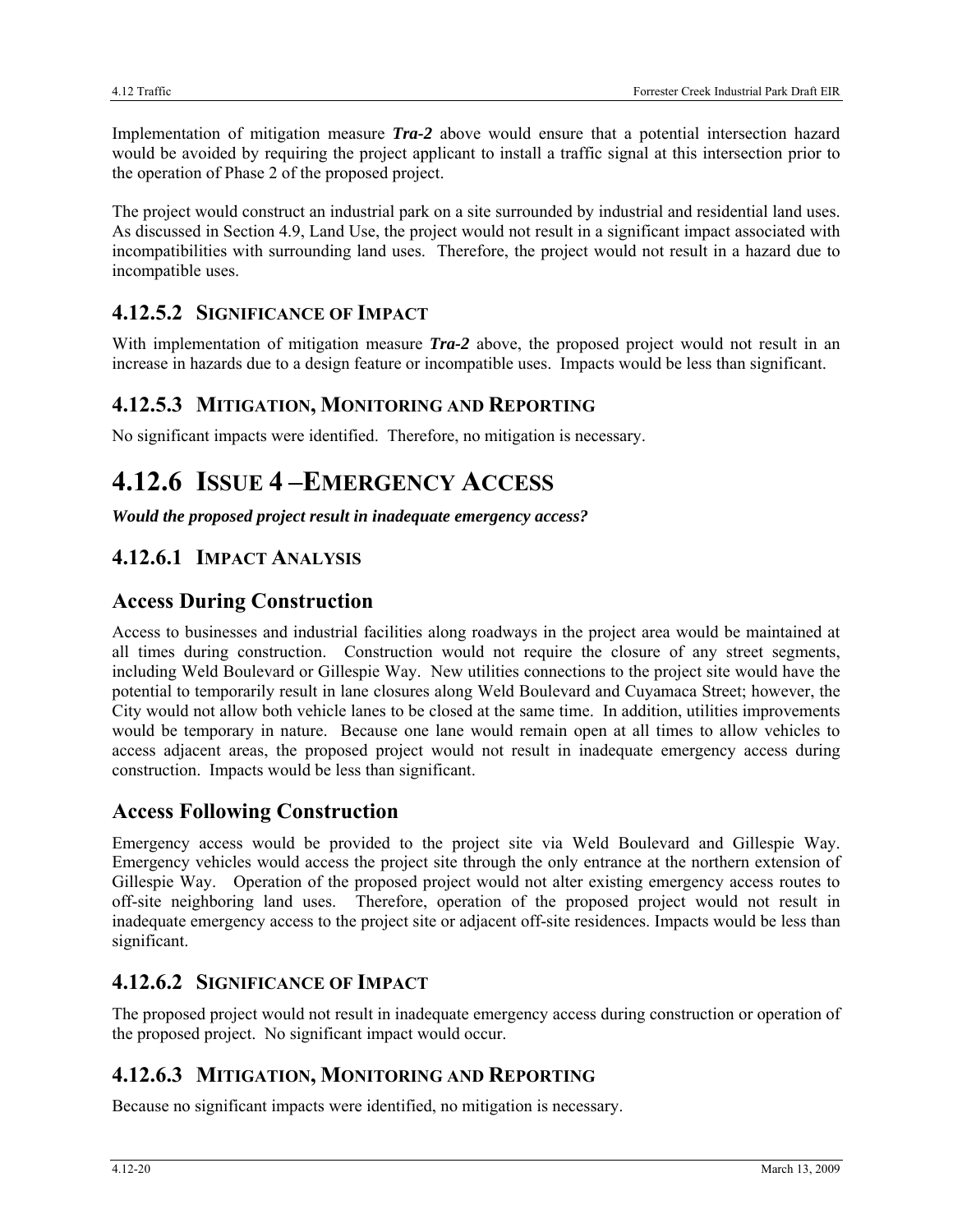# **4.12.7 ISSUE 5 – PARKING CAPACITY**

*Would the proposed project result in inadequate parking capacity?* 

# **4.12.7.1 IMPACT ANALYSIS**

The proposed project would meet the City's parking requirements for the various types of uses proposed on the project site. The number of parking spaces is based on the amount of building square footage. For manufacturing uses, a parking ratio of 1 space per 600 square feet (SF) of building space is required. For warehouse uses, a parking ratio of one space per 1,000 SF of building space is required. Finally, for office and mezzanine uses, a parking ratio of one space per 300 SF of building space is required. Based on these parking requirements, the total number of parking spaces required for the proposed project is 647 spaces. The proposed project would provide 793 spaces, an excess of approximately 146 spaces. Therefore, the proposed project would be designed to exceed the City's parking requirements would not result in inadequate parking capacity.

## **4.12.7.2 SIGNIFICANCE OF IMPACT**

The proposed project would not result in inadequate parking capacity. No significant impact would occur.

# **4.12.7.3 MITIGATION, MONITORING AND REPORTING**

Because no significant impacts were identified, no mitigation is necessary.